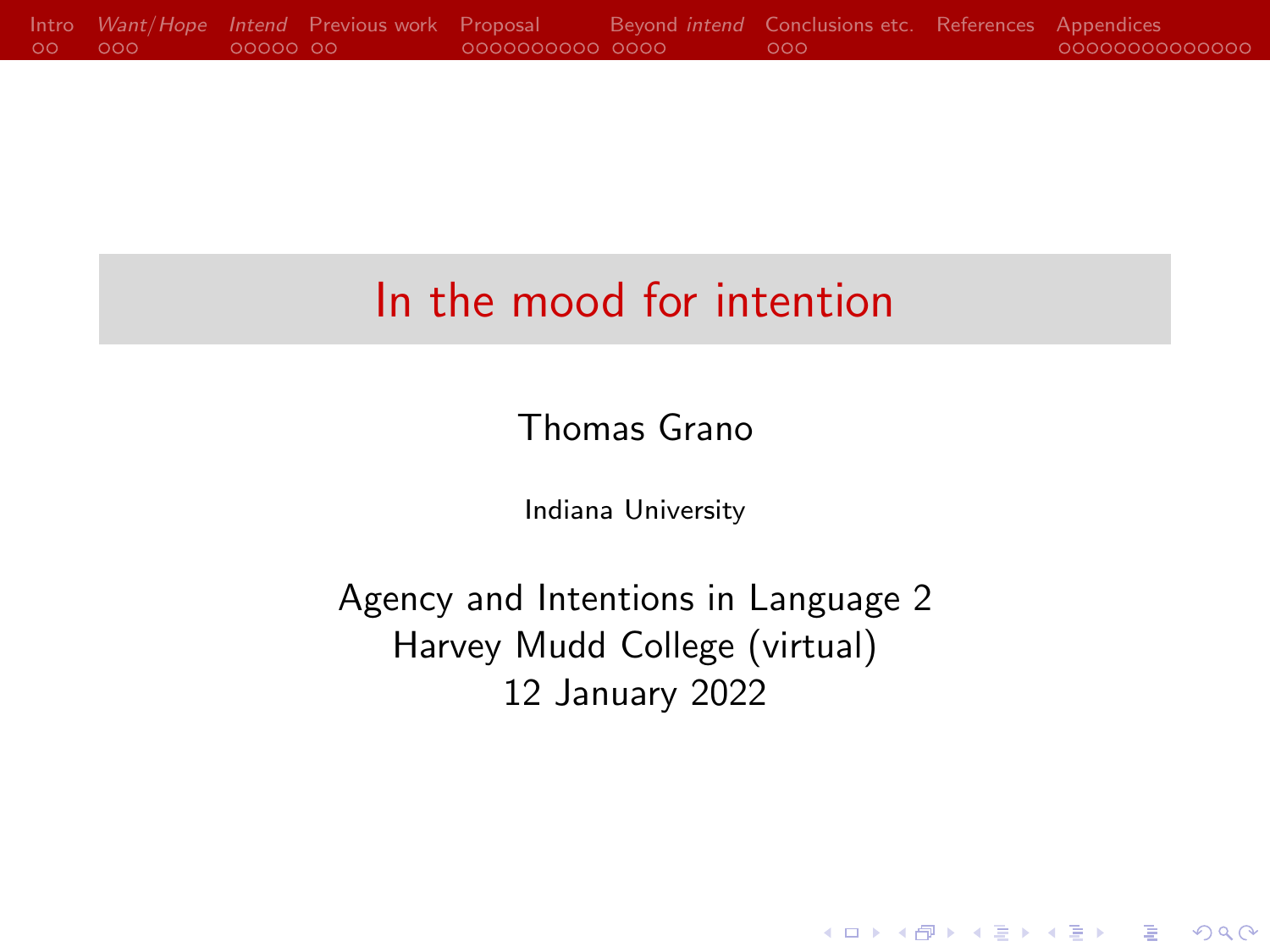## <span id="page-1-0"></span>The question

- $\triangleright$  A central question for linguistic theory: How does the form (syntax) of a complex expression relate to its meaning (semantics)?
- $\triangleright$  This talk: How does the syntax of an intention report help inform our understanding of its semantics?
- $\triangleright$  More specifically: Why does intend pattern like want and unlike hope in rejecting finite indicative complements?
	- $(1)$  I intend/want/hope [to go to the park].
	- $(2)$  I intend/want/hope [for John to go to the park].
	- $(3)$  I \*intend/\*want/hope [that John goes to the park].
	- $(*)$  = judged unacceptable)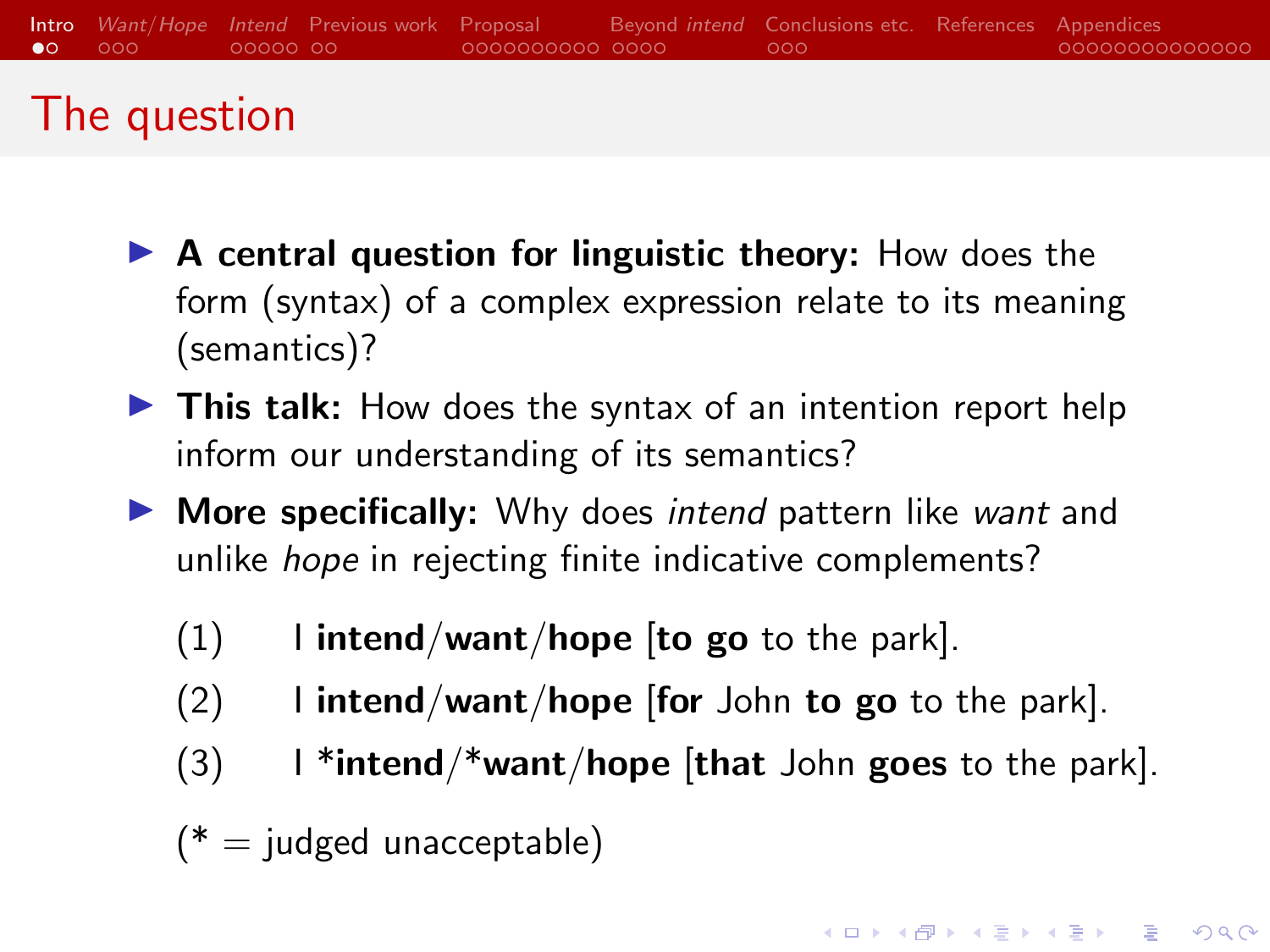

**KORK ERKER ADA ADA KORA** 

## Roadmap

- $\blacktriangleright$  Background on *want* and *hope*
- $\blacktriangleright$  New cross-linguistic data on *intend*
- $\blacktriangleright$  Previous literature
- $\triangleright$  Core proposal
- $\blacktriangleright$  Beyond *intend*: Independent support
- $\blacktriangleright$  Conclusions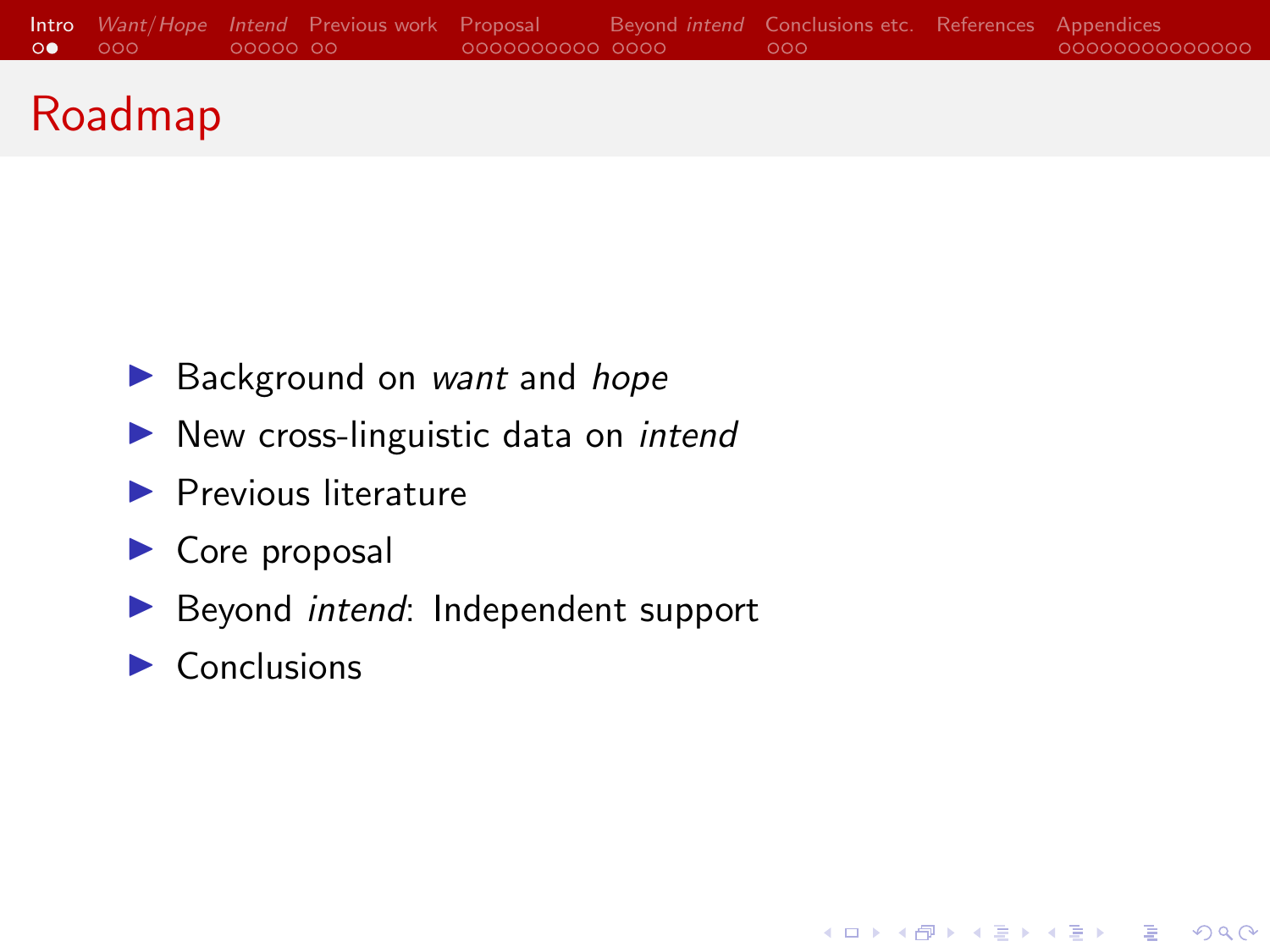#### <span id="page-3-0"></span>[Intro](#page-1-0) [Want](#page-3-0)/Hope [Intend](#page-6-0) [Previous work](#page-11-0) [Proposal](#page-13-0) [Beyond](#page-23-0) intend [Conclusions etc.](#page-27-0) [References](#page-30-0) [Appendices](#page-34-0)  $\circ$  $\bullet$ 00  $00000000$ 0000000000 0000  $000$ 00000000000000

## Background on mood choice

- $\triangleright$  **Mood choice:** What factors influence the relative distribution of indicative and subjunctive clauses cross-linguistically?
- ▶ For example, why does French croire 'believe' go with indicative and *vouloir* 'want' with subjunctive?
	- (4) Jean croit que Marie est ici. 'Jean believes that Marie **is** (IND) here.'
	- (5) Jean veut que Marie soit ici. 'Jean wants that Marie  $\bm{\mathsf{be}}$  (SBJV) here.'
- $\triangleright$  Portner and Rubinstein's [\(2012\)](#page-32-0) PROTO-STANDARD analysis: A predicate selects the subjunctive iff it has a comparative semantics.
- Insofar as 'want' involves comparison [\(Heim 1992](#page-31-0) et seq.) whereas 'believe' does not, the facts in (4)–(5) are captured.

K ロ X K 레 X K 할 X K 할 X 및 할 X 이익(N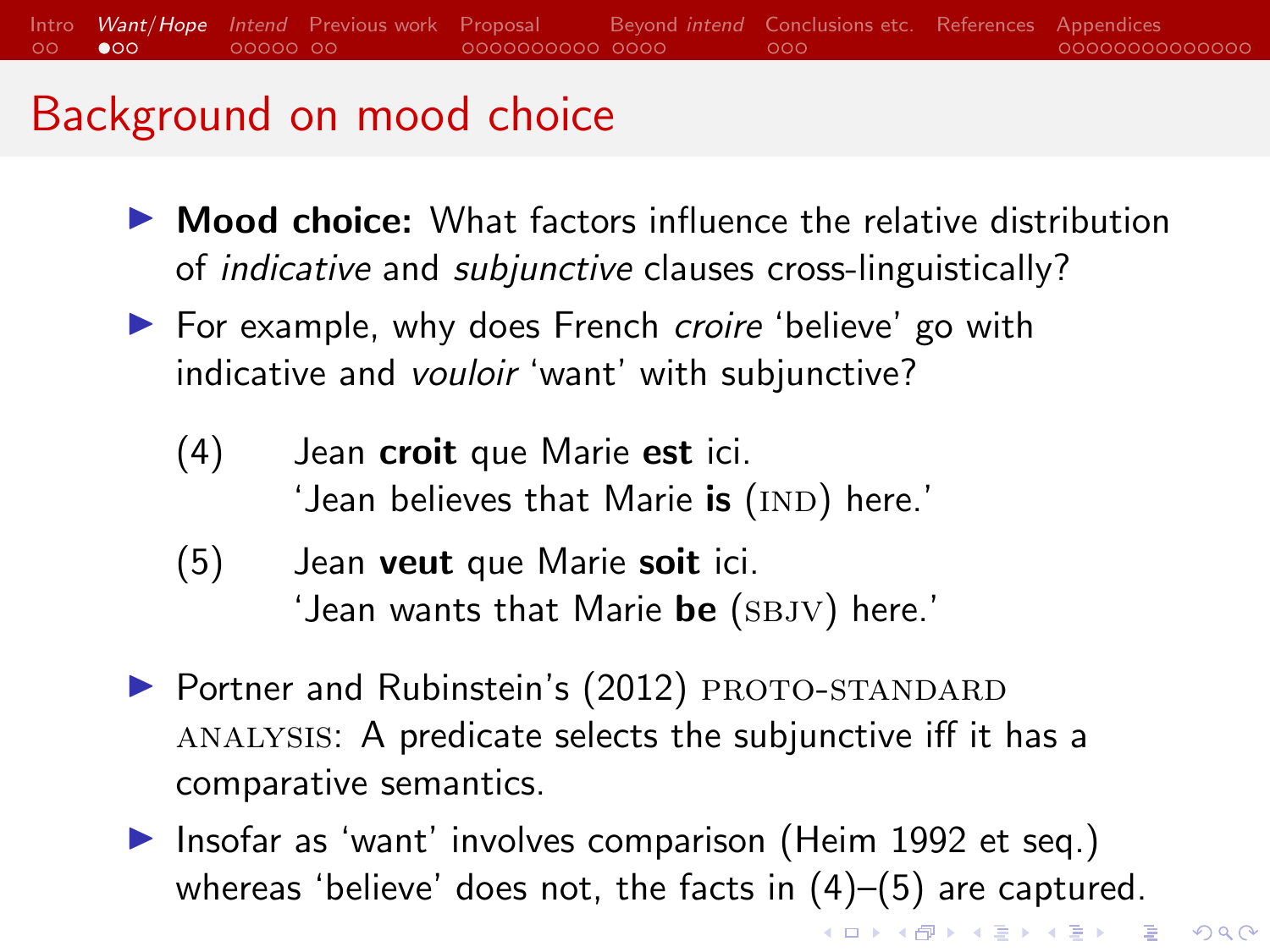## Background, cont'd.

- $\blacktriangleright$  A well-known problem for the proto-standard analysis: 'hope'
	- $(6)$  Jean espère que Marie est ici. 'Jean hopes that Marie  $\mathop{\sf is}\nolimits$  (IND) here.'
- $\blacktriangleright$  'Want' and 'hope' both involve comparison, yet 'hope' unexpectedly allows indicative complements!
- $\blacktriangleright$  And it's not just French:

Catalan French Italian Portuguese Romanian Spanish 'want' sbjv sbjv sbjv sbjv sbjv sbjv 'hope' sbjv ind/%sbjv %ind/sbjv ind/sbjv ind/sbjv sbjv Table 1: Mood selection in Romance (Data source: [Portner and Rubinstein 2020\)](#page-32-1)

 $% =$  inter-speaker variation in acceptability

 $\triangleright$  Across Romance, 'want' is a stable subjunctive selector whereas 'hope' shows both language-internal and cross-language variation in mood selecti[on](#page-3-0).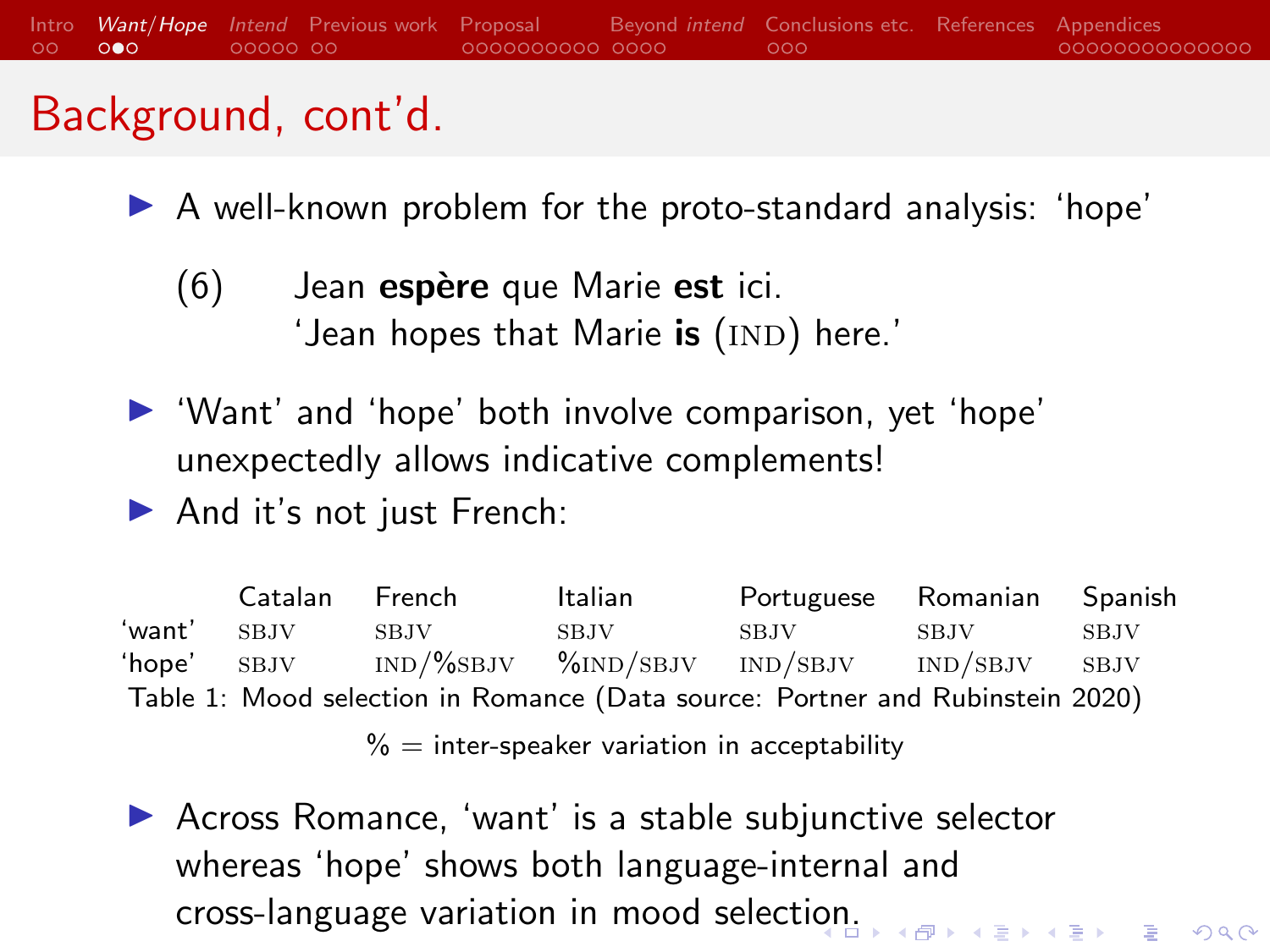

#### Background, cont'd.

- $\blacktriangleright$  This asymmetry between 'want' and 'hope' has led to increasingly sophisticated theories of mood choice, sensitive to increasingly fine-grained semantic properties of preference predicates like 'want' and 'hope'.
- $\triangleright$  See especially [Silk 2018;](#page-33-0) [Portner and Rubinstein 2020;](#page-32-1) [Giannakidou and Mari 2021.](#page-30-1)
- $\triangleright$  My project: How does 'intend' fit in? How does it behave w.r.t. mood selection? And how might the semantics of 'intend' inform—and be informed by—theories of mood choice?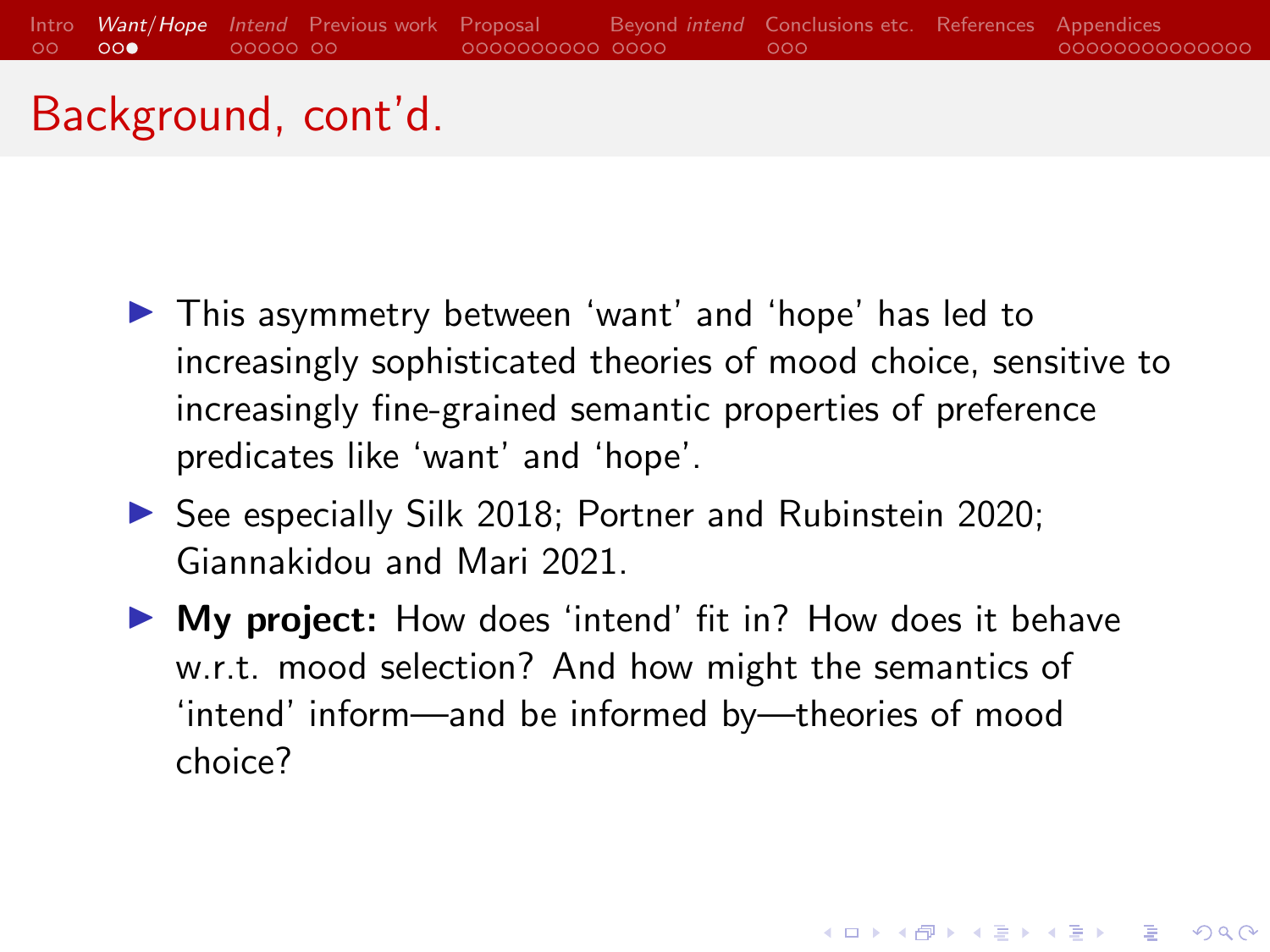<span id="page-6-0"></span>

## English

'Intend', 'want', and 'hope' all accept nonfinite complements (to and *for-to*), but only 'hope' accepts indicative complements:

- $(7)$  I intend/want/hope [to go to the park].
- $(8)$  I intend/want/hope [for John to go to the park].
- (9) I \*intend/\*want/hope [that John goes to the park].

This is not an accident of English! 'Want' and 'intend' pattern together to the exclusion of 'hope', in language after language.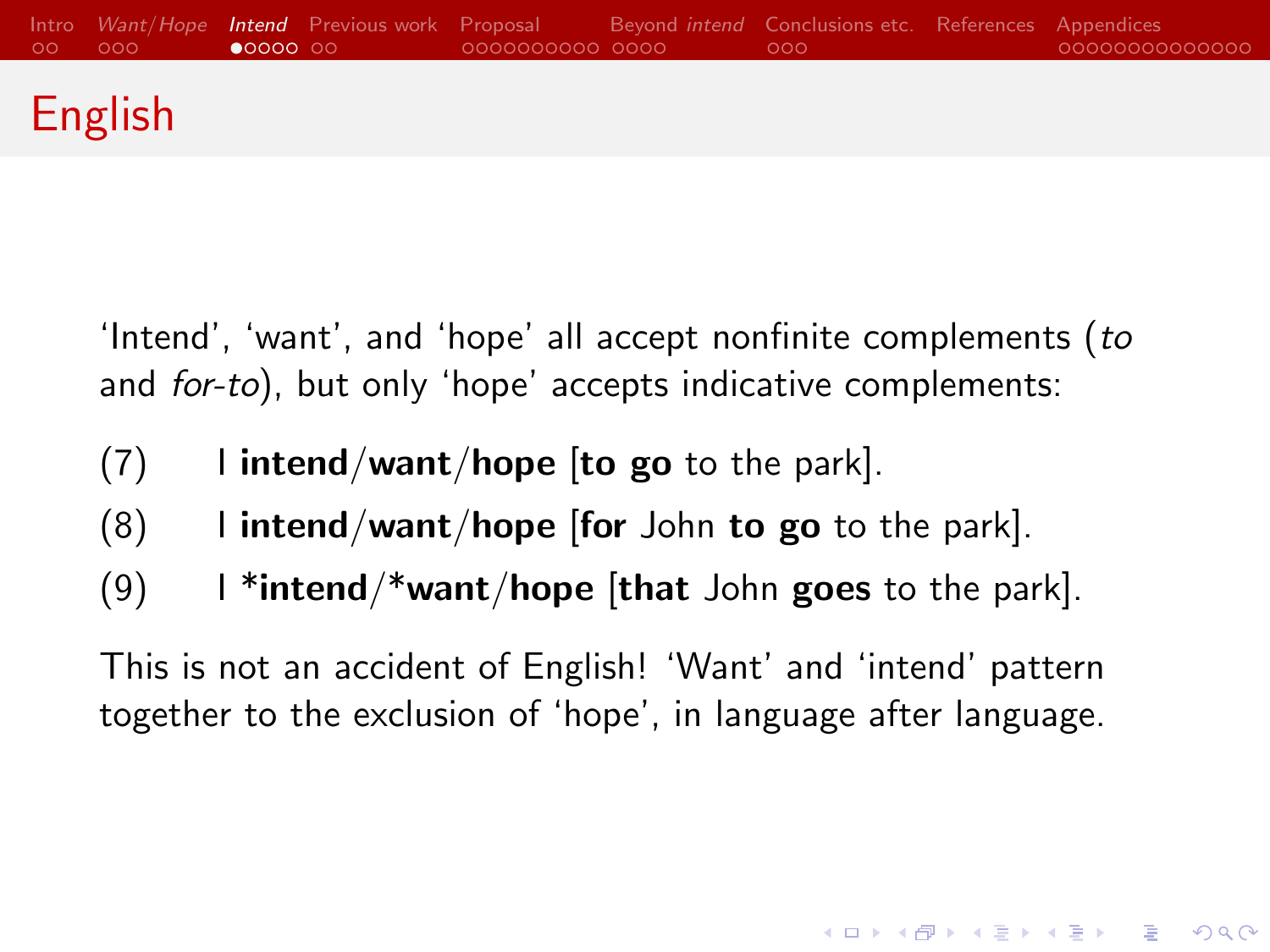[Intro](#page-1-0) *[Want](#page-3-0)/Hope* **[Intend](#page-6-0)** Previous-work [Proposal](#page-13-0) and [Beyond](#page-23-0) intend [Conclusions etc.](#page-27-0) [References](#page-30-0) [Appendices](#page-34-0) and one conclusions conclusions conclusions and conclusions and conclusions and conclusions and conclusions and con  $OO$ 

#### Greek

Greek 'intend', 'want', and 'hope' all accept subjunctive (na) complements, but only 'hope' accepts indicative (oti) complements [\(Giannakidou and Mari, 2021\)](#page-30-1):

- (10) a. I the Ariadne intends Ariadne **protithete na** fiji s BJV leave early noris. 'Ariadne intends to leave early.'
	- b. \*I the Ariadna intends IND FUT leave early Ariadne **protithete oti** tha fiji noris.
- (11) a. I the Ariadne wants SBJV leave early Ariadne theli na fiji noris. 'Ariadne wants to leave early.'
	- b. \*I the Ariadna wants IND FUT leave early Ariadne **theli** oti tha fiji noris.
- (12) a. I the Ariadne hopes SBJV leave early Ariadne **elpizi** na fiji noris. 'Ariadne hopes to leave early.'
	- b. I the Ariadna hopes IND FUT leave early Ariadne **elpizi oti** tha fiji noris. 'Ariadne hopes that she will leave early.'

**KORKARYKERKER POLO** 

(Similar facts hold in Romanian.)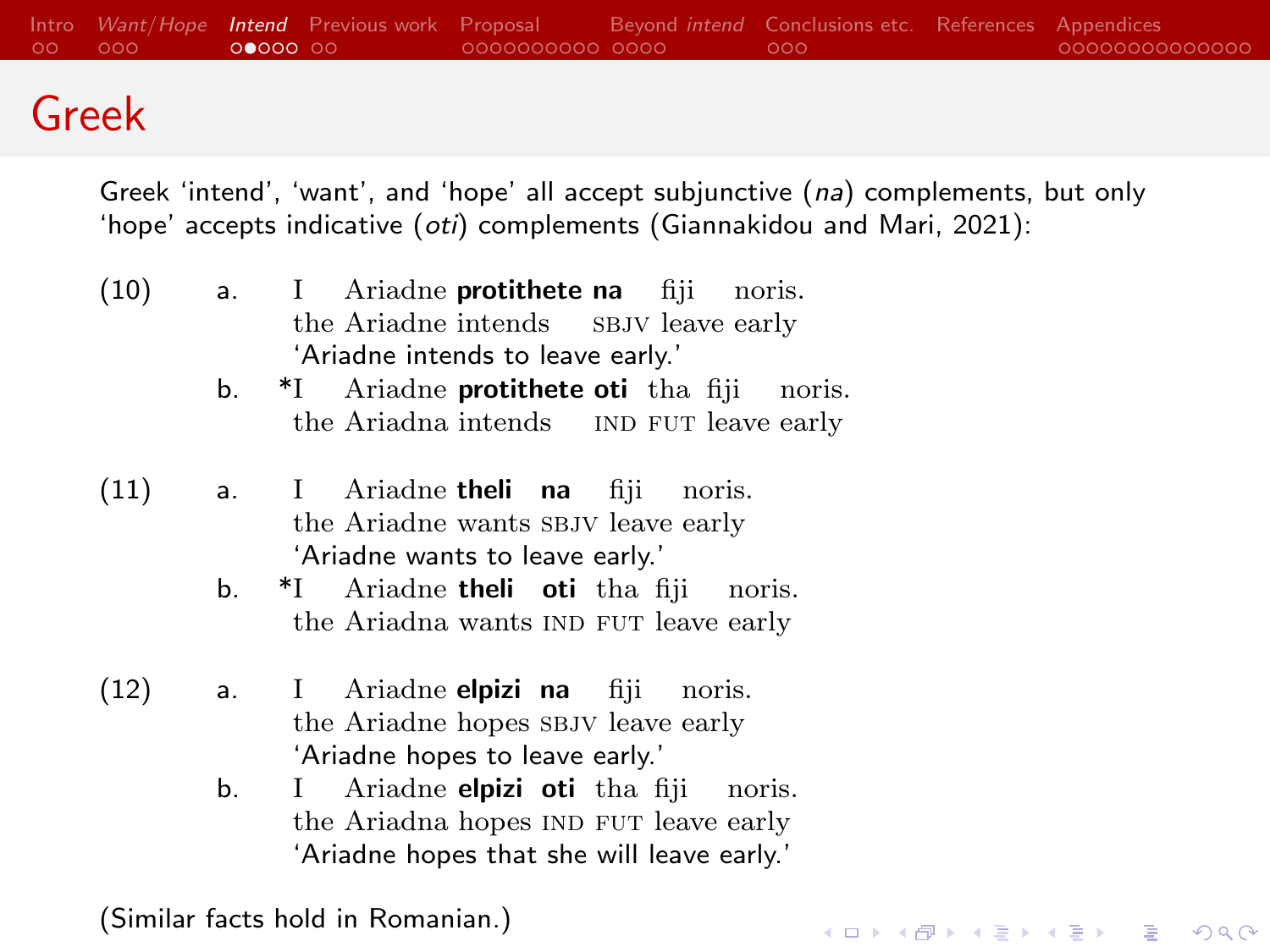#### [Intro](#page-1-0) [Want](#page-3-0)/Hope [Intend](#page-6-0) [Previous work](#page-11-0) [Proposal](#page-13-0) [Beyond](#page-23-0) intend [Conclusions etc.](#page-27-0) [References](#page-30-0) [Appendices](#page-34-0)  $\circ$  $00000000$  $000$ 00000000000000 Spanish

Spanish *(tener la)* intención *(de)* '(have the) intention (of)' accepts nonfinite and subjunctive but not indicative complements:

- (13) Tengo la intención de **ir** al parque hoy. have.1sG the intention of go to the park today 'I intend to go to the park today.'
- (14) Tengo la intención de que Juan **vaya** al have.1sg the intention of that Juan go.sbjv to the park parque hoy. today 'I intend for Juan to go to the park today.'
- (15) \*Tengo la intención de que Juan  $\{va/ira\}$ have.1sg the intention of that Juan go.PRES.IND/go.FUT.IND al to the park today parque hoy.

(Similar facts hold in Catalan and Portuguese.)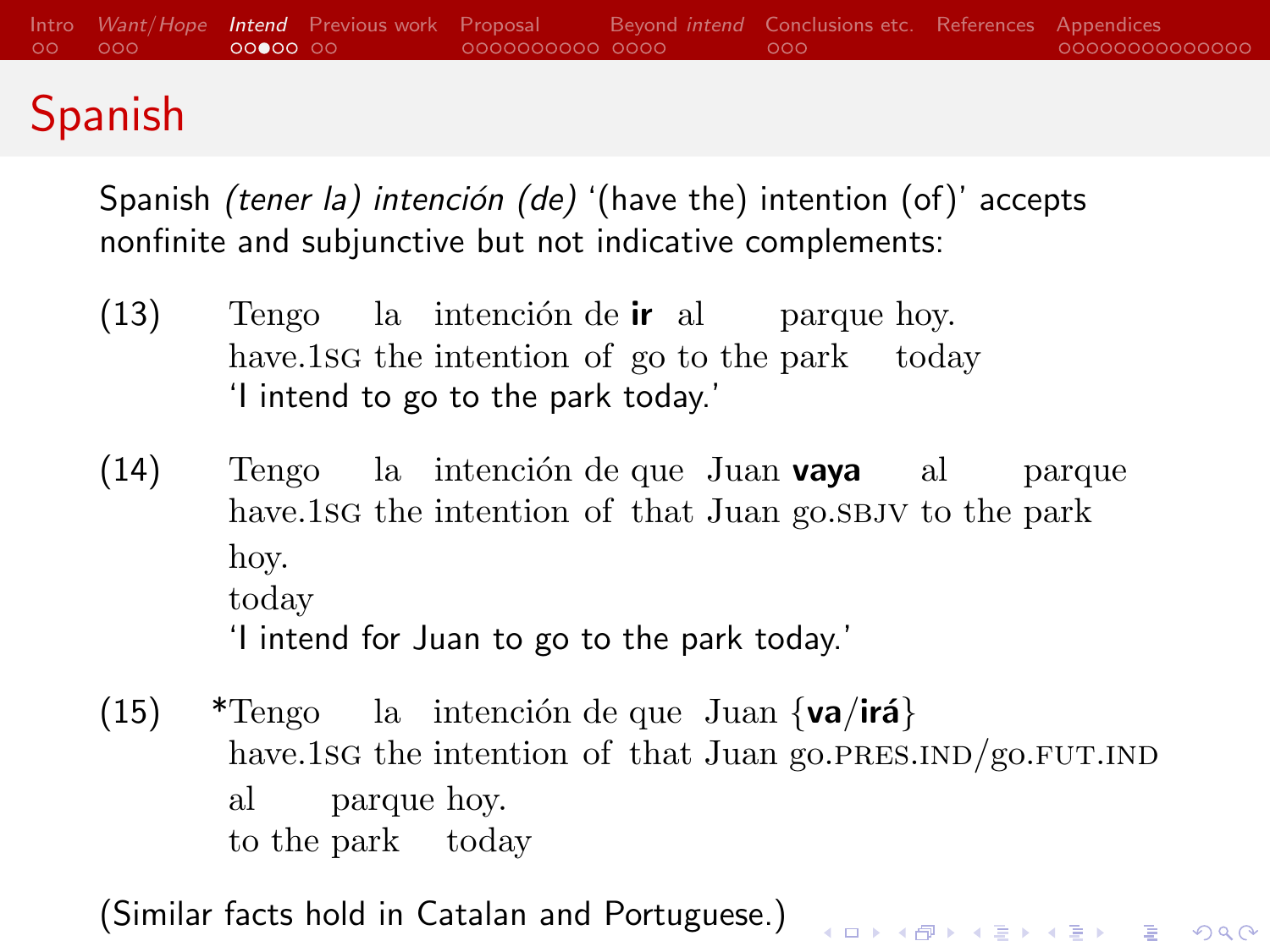

## French

French avoir l'intention accepts nonfinite complements but rejects both subjunctive and indicative complements:

- $(16)$ I.have the.intention of go to the park today l'intention d [aller au parc aujourd'hui]. 'I intend to go to the park today.'
- (17) \*J'ai l'intention [que Jean aille au I.have the.intention that Jean go.sbjv to the park parc aujourd'hui]. today
- (18) \*J'ai l'intention [que Jean va/ira I.have the intention that Jean go.IND/go.FUT.IND au to the park today parc aujourd'hui].

KID KA KERKER KID KO

(Similar facts hold in Italian.)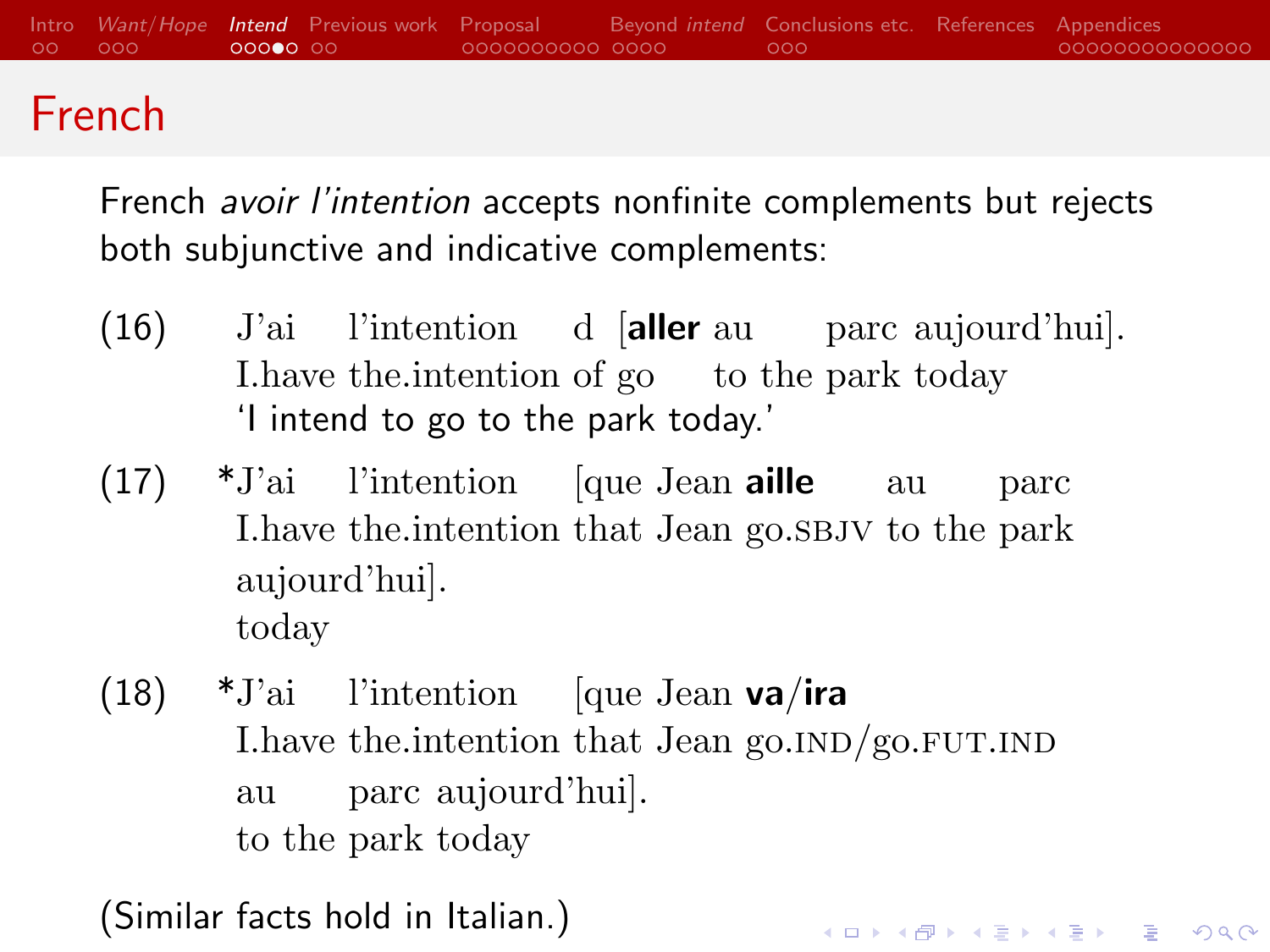# **Summary**

|                                                                       | 'intend'      | 'want'        | 'hope'                       |
|-----------------------------------------------------------------------|---------------|---------------|------------------------------|
| English                                                               | <b>NONFIN</b> | <b>NONFIN</b> | NONFIN/IND                   |
| Greek                                                                 | <b>SBJV</b>   | <b>SBJV</b>   | IND/SBJV                     |
| Romanian                                                              | <b>SBJV</b>   | <b>SBJV</b>   | $\mathrm{IND}/\mathrm{SBJV}$ |
| Spanish                                                               | NONFIN/SBJV   | NONFIN/SBJV   | NONFIN/SBJV                  |
| Catalan                                                               | NONFIN/SBJV   | NONFIN/SBJV   | NONFIN/SBJV                  |
| Portuguese                                                            | NONFIN/SBJV   | NONFIN/SBJV   | NONFIN/SBJV/IND              |
| French                                                                | <b>NONFIN</b> | NONFIN/SBJV   | NONFIN/IND/%SBJV             |
| Italian                                                               | <b>NONFIN</b> | NONFIN/SBJV   | $NONFIN/\% IND/SBJV$         |
| Table 3: Mood selection in Romance preference predicates <sup>1</sup> |               |               |                              |

Generalization: 'Intend'—like 'want' but unlike 'hope'—never accepts indicative complements.

<sup>&</sup>lt;sup>1</sup>See Appendix for Romanian, Catalian, Portuguese, and Italian 'intend' data.**KORK ERKER ADA ADA KORA**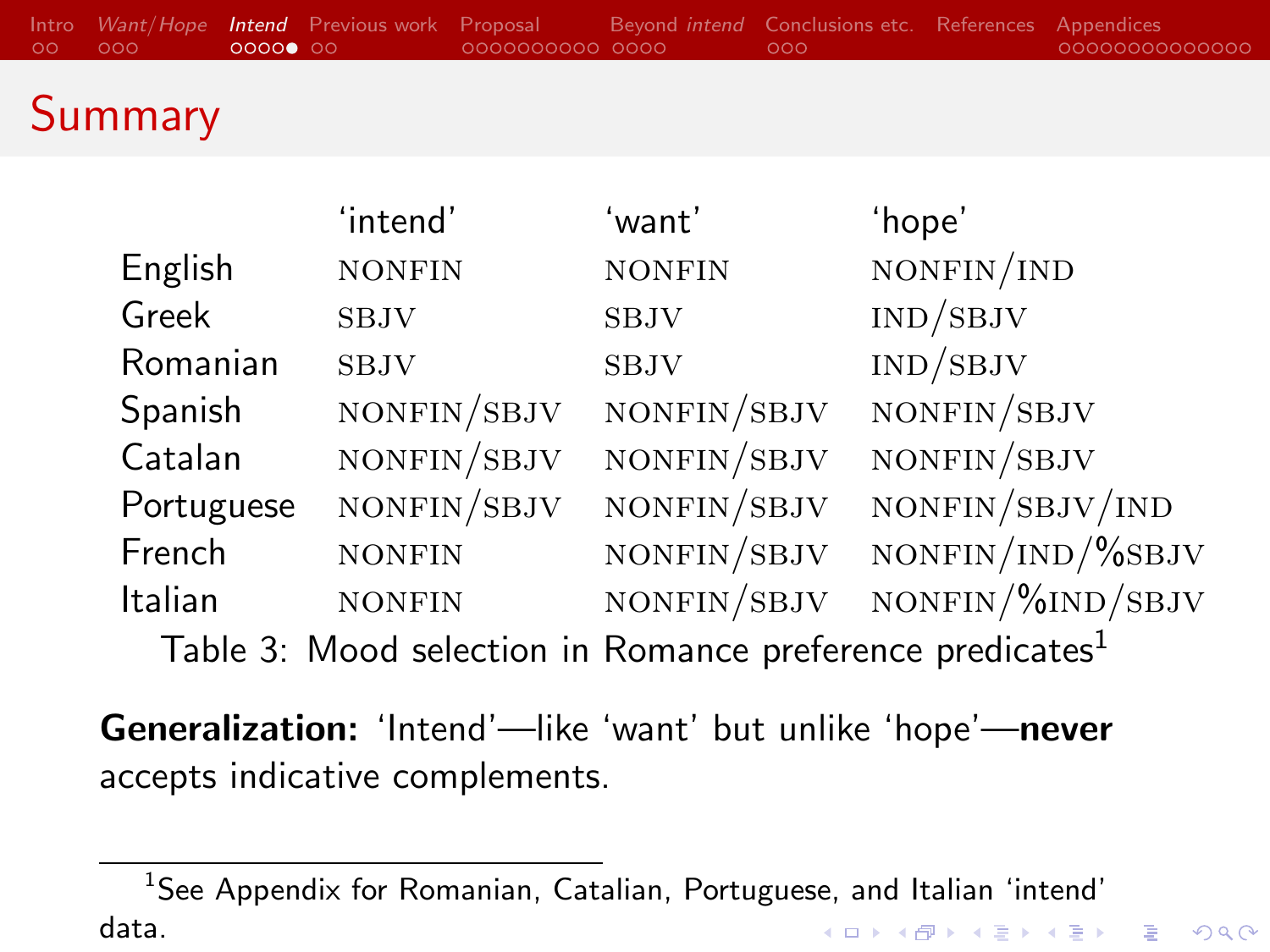## <span id="page-11-0"></span>Previous approaches to mood choice

- **Generalization:** 'Intend' like 'want' but unlike 'hope' never accepts indicative complements.
- $\triangleright$  Question: Are any previous approaches to mood choice successful in capturing the above generalization?

#### $\blacktriangleright$  Answer:  $N_o!$

▶ On the next slide, we'll consider [Portner and Rubinstein 2020.](#page-32-1)

**KORKARYKERKER POLO** 

 $\triangleright$  See appendix for [Silk 2018;](#page-33-0) [Giannakidou and Mari 2021.](#page-30-1)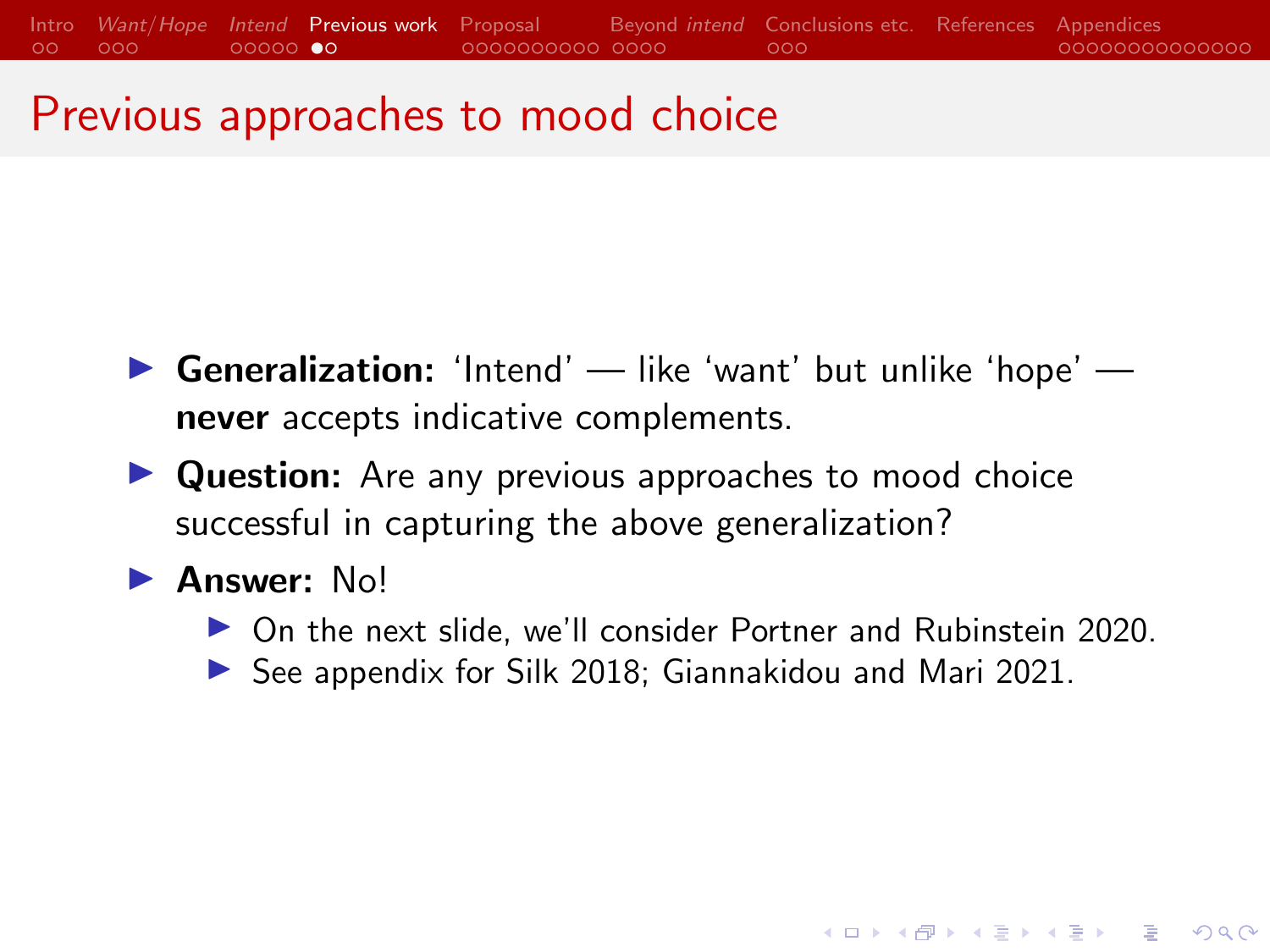## [Portner and Rubinstein 2020](#page-32-1) (PR20)

- ▶ Why does French vouloir 'want' require subjunctive mood whereas *espérer* 'hope' accepts indicative mood?
- $\triangleright$  PR20: Sometimes, desire predicates that obey certain belief-like rationality constraints (like 'hope') enable indicative:
- (19) a. **I want**/ $\#$ **hope** to be immortal. REALISM
	- b. I want/ $\#$ hope to marry AI and I want/ $\#$ hope to marry Bo. CONSISTENCY
	- **Problem:** 'intend' behaves like 'hope' and unlike 'want' in this respect [\(Condoravdi and Lauer 2016;](#page-30-2) [Grano 2017\)](#page-30-3):
- $(20)$  a.  $\#$ **l intend** to be immortal. b.  $#$ I intend to marry AI and I intend to marry Bo.
	- $\triangleright$  PR20 thus wrongly predict 'intend' to pattern like 'hope' and unlike 'want' in mood choice.**KORKARYKERKER POLO**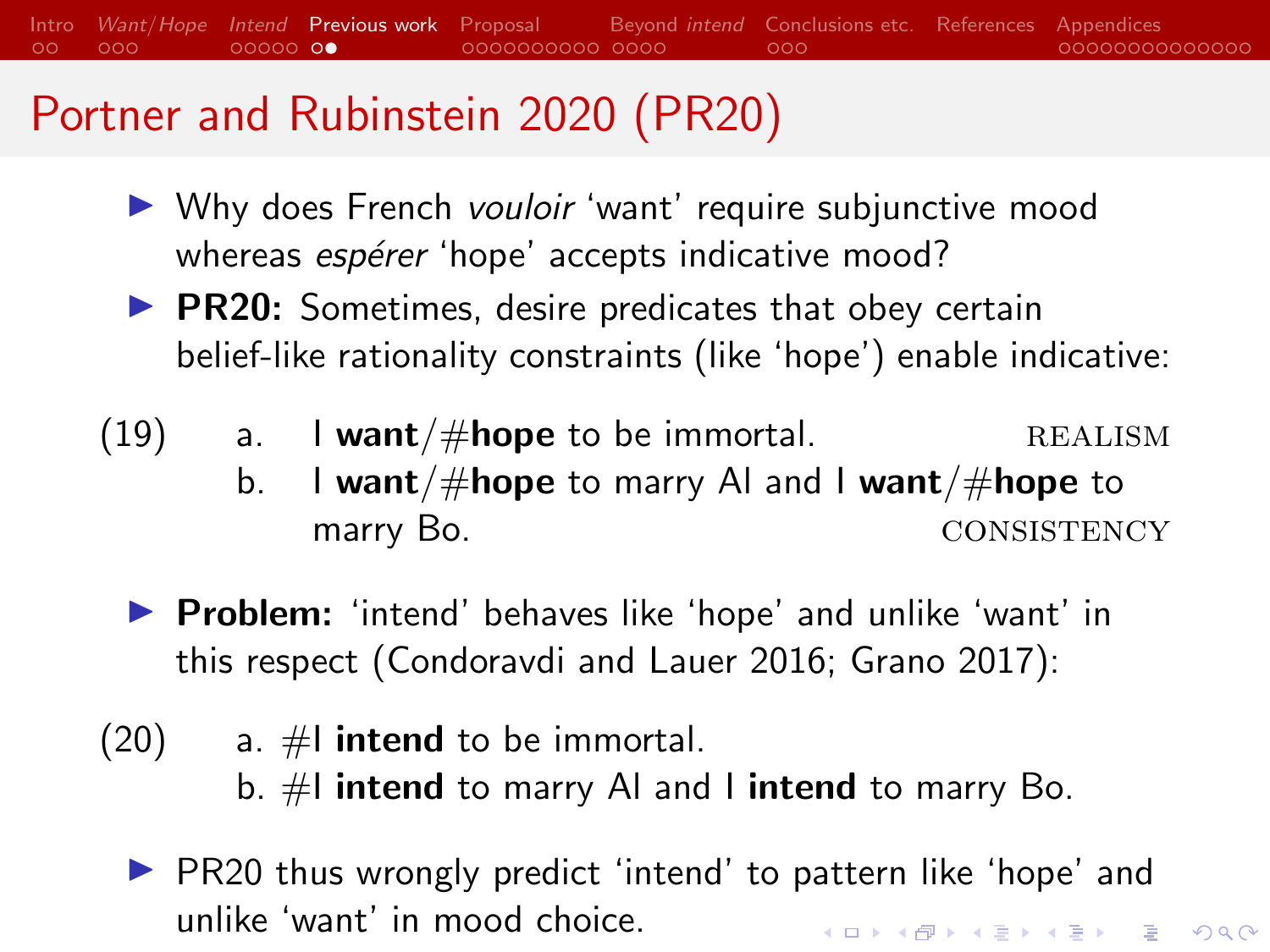## <span id="page-13-0"></span>The logic of the core proposal, in a nutshell

- $\triangleright$  Premise 1: Intention reports encode causally self-referential content.
- $\triangleright$  Premise 2: Encoding causally self-referential content requires abstraction over the complement clause's event argument.
- $\triangleright$  Premise 3: Subjunctive and nonfinite clauses enable event abstraction but indicative clauses do not.
- $\triangleright$  Conclusion: Intention reports accept subjunctive and nonfinite complements but reject indicative complements.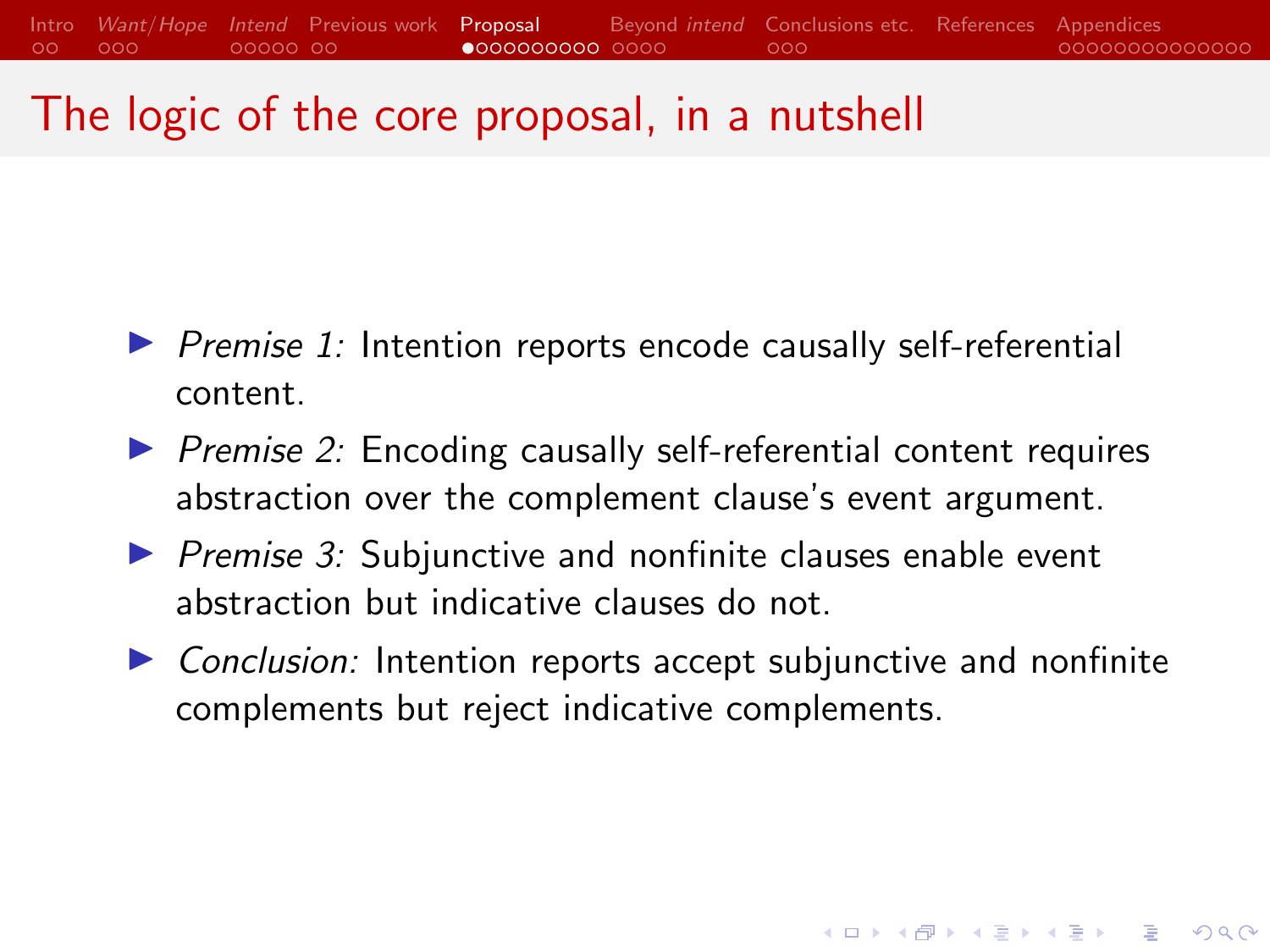[Intro](#page-1-0) [Want](#page-3-0)/Hope [Intend](#page-6-0) [Previous work](#page-11-0) [Proposal](#page-13-0) [Beyond](#page-23-0) intend [Conclusions etc.](#page-27-0) [References](#page-30-0) [Appendices](#page-34-0)  $\circ$ ood  $00000000$  $0$  $000000000$   $0000$  $000$ 00000000000000

#### Intention reports and causal self-reference

- $\blacktriangleright$  The content of an attitude is its satisfaction conditions [\(Searle, 1983\)](#page-33-1).
- $\triangleright$  Unlike beliefs and desires, intentions have causally self-referential satisfaction conditions [\(Harman, 1976;](#page-30-4) [Searle,](#page-33-1) [1983;](#page-33-1) [Ludwig, 2016\)](#page-32-2):
- $(21)$  Jones<sub>1</sub> believes [she<sub>1</sub>'ll lose the election].  $\rightarrow$  Belief is satisfied (true) iff Jones loses the election.
- $(22)$  Jones<sub>1</sub> wants  $[PRO<sub>1</sub>$  to lose the election].  $\rightarrow$  Desire is satisifed (fulfilled) iff Jones loses the election.
- $(23)$  Jones<sub>1</sub> intends  $[PRO<sub>1</sub>$  to lose the election].  $\rightarrow$  Intention is satisified (carried out) iff Jones's intention leads, by way of a plan she has, to losing the election.
	- $\blacktriangleright$  If Jones loses the election, but not as a result of her intention, then her intention has not been carried [ou](#page-13-0)[t.](#page-15-0)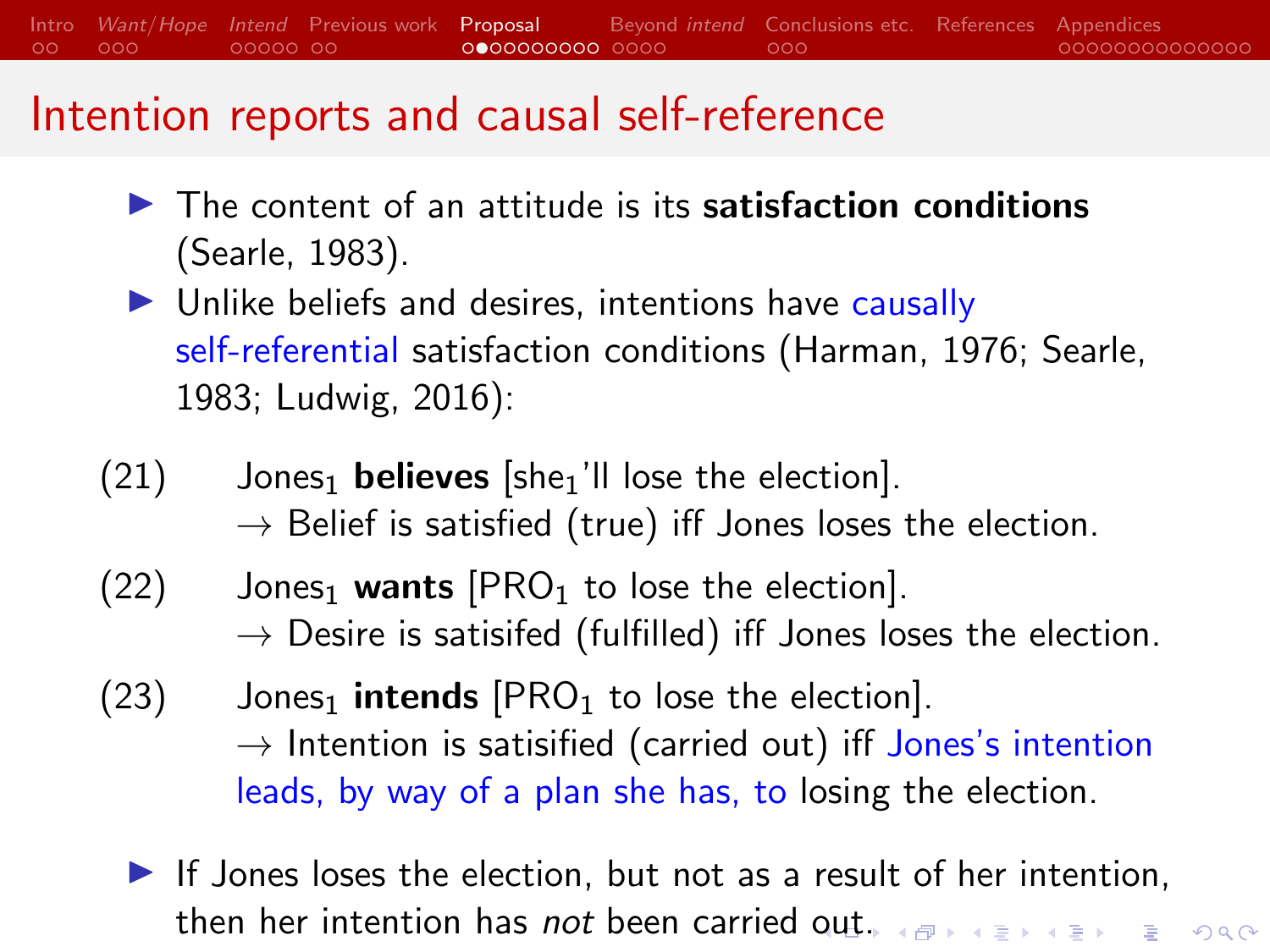#### <span id="page-15-0"></span>How to break the causal chain: Case study 1

CONTEXT: One morning, I decide that it would be relaxing to get out in nature, so I form the intention to go on a hike later in the day. But soon I forget all about my intention to go on a hike, and I sit down on the couch to spend the rest of the day watching TV. Shortly thereafter, a friend visits and coaxes me out of the house under the pretext of going for a drive. One thing leads to another, and, soon enough, we're parked somewhere and setting off on a trail. I go on a hike.

assessment: I intended to go on a hike, and I did go on a hike. But did I satisfy (carry out) my earlier intention to go on a hike? No! Because that intention played no causal role in the eventual hike.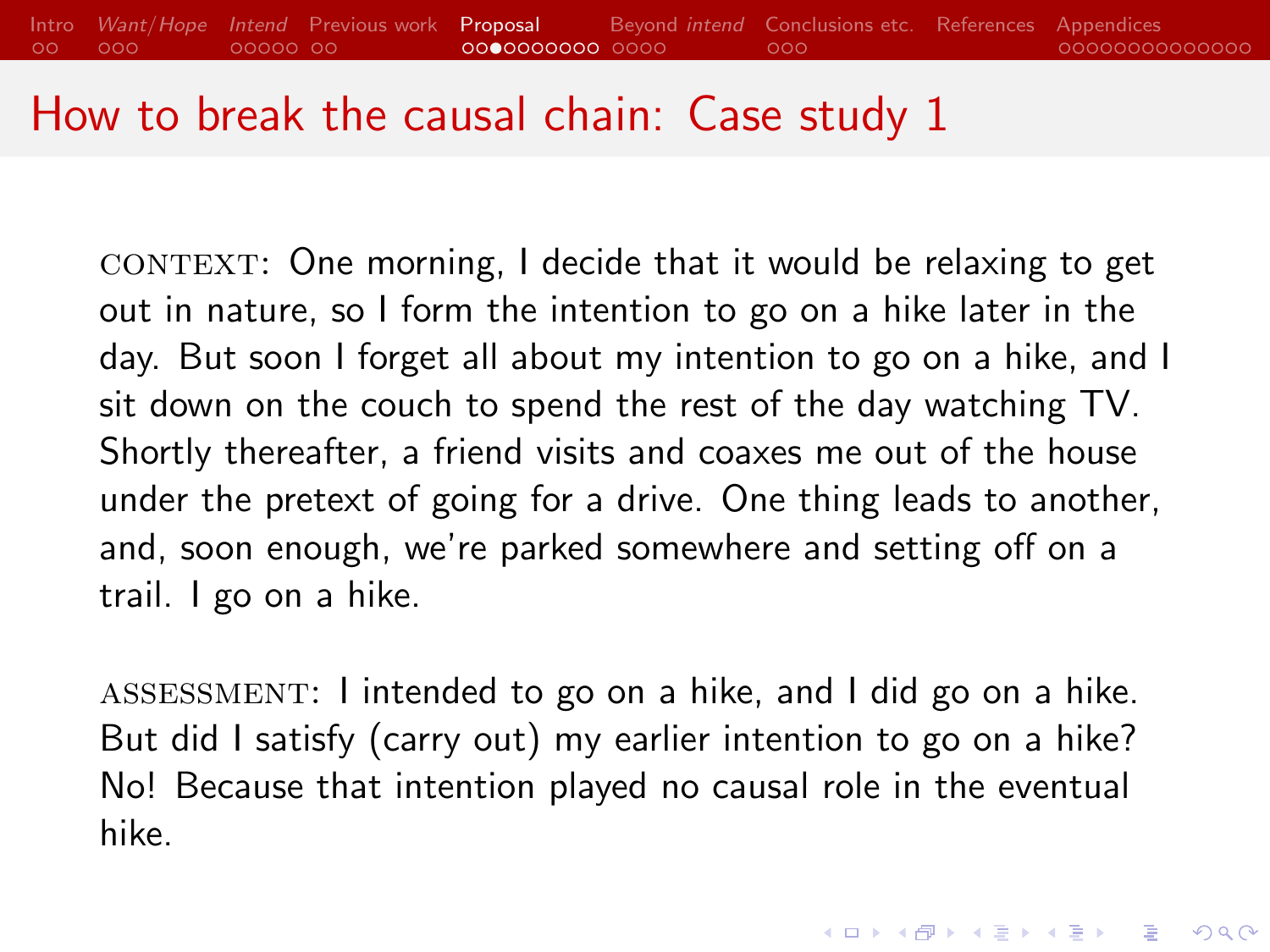#### How to break the causal chain: Case study 2

CONTEXT: Betty aims her gun at someone with the intention of shooting and killing them. Her intention "makes her nervous and nervousness causes her to pull the trigger" [\(Harman 1976:](#page-30-4) 445); the gun fires and the target is killed.

assessment: Betty intended to kill the person. And she did kill them. But did she satisfy (carry out) her intention to do so? No! Because although the intention did play a causal role in the killing, it did not do so "in the right way."

Harman's conclusion: "a positive intention to do something is the intention that that very intention will lead in a more or less explicitly specified way to one's doing the thing in question" (p. 445)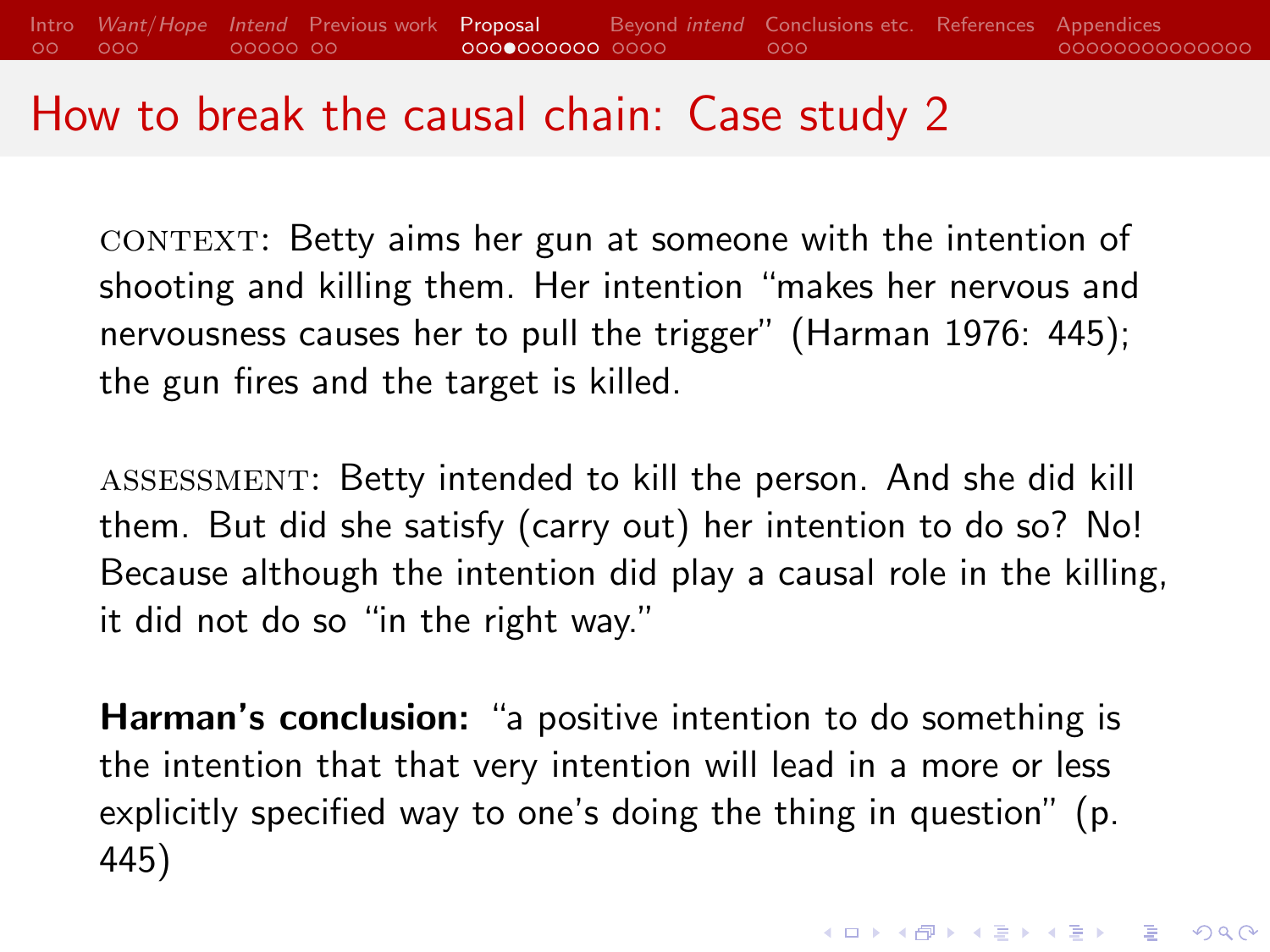## The logic of the core proposal, in a nutshell

- $\triangleright$  Premise 1: Intention reports encode causally self-referential  $content \checkmark$
- $\triangleright$  Premise 2: Encoding causally self-referential content requires abstraction over the complement clause's event argument.
- $\triangleright$  Premise 3: Subjunctive and nonfinite clauses enable event abstraction but indicative clauses do not.
- $\triangleright$  Conclusion: Intention reports accept subjunctive and nonfinite complements but reject indicative complements.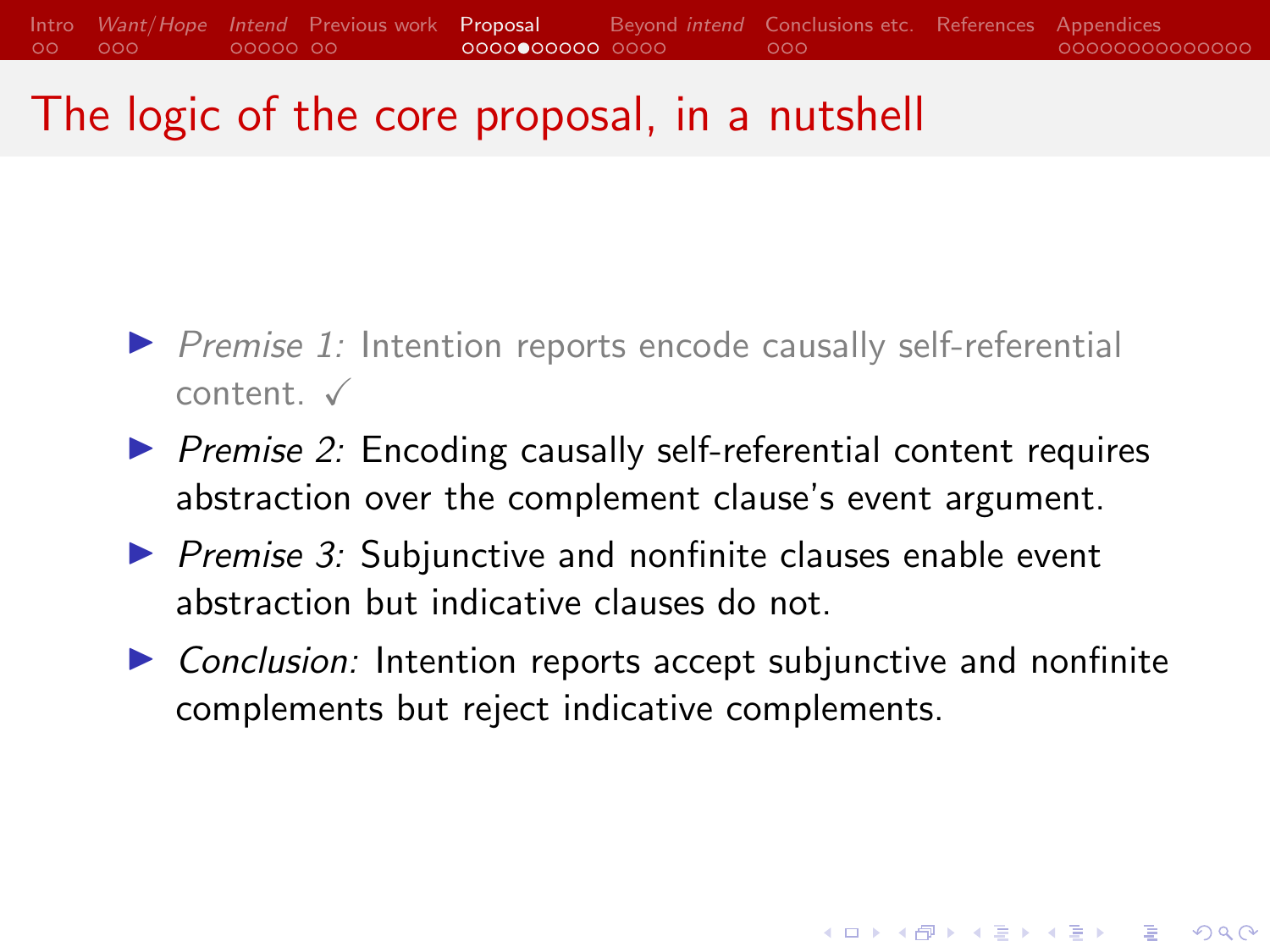## Encoding causal self-reference

A semantics for intention reports, encoding causal self-reference:

(24) **[Jones intends to lose**]  $W =$  $\exists$ s intention(s,w) & holder(j,s,w) &  $\forall w' \in$ content(s): ∃e cause(s,e,w') & lose(e,w') &  $\text{AGENT}(j, e, w')$ where  $\textsc{cause}(\mathsf{s},\mathsf{e},\mathsf{w}') = \mathsf{s}$  causes  $\mathsf{e}$  in  $\mathsf{w}'$ , by a way of a plan that  $\iota \times$ [HOLDER(x,s,w)] has  $\approx$  There is some intention s held by Jones, and all worlds compatible with the content of s are worlds there is some event e, s causes e by way of a plan that Jones has, and e is an event of Jones losing.'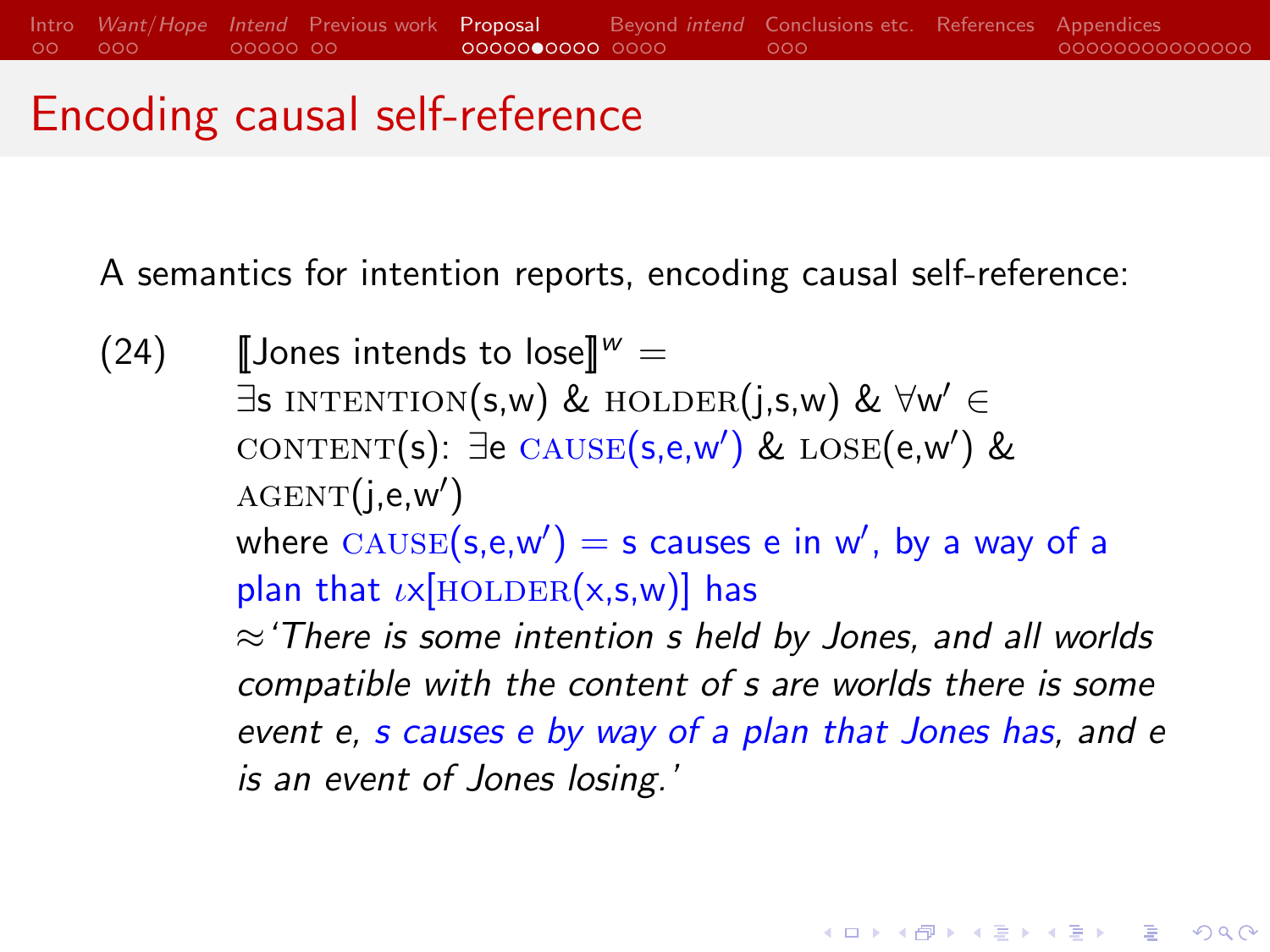#### Causal self-reference and event abstraction

How to carry out (25) compositionally?

(25) **[Jones intends to lose**] $W =$  $\exists$ s intention(s,w) & holder(j,s,w) &  $\forall w' \in$  $\text{CONTENT}(s)$ :  $\exists$ e  $\text{CAUSE}(s, e, w')$  &  $\text{LOSE}(e, w')$  &  $\text{AGENT}(j, e, w')$ 

Because cause (like causatives in general: [Higginbotham 1983;](#page-31-1) [Thomason 2014\)](#page-33-2) is a relation to an event, the complement clause must instantiate event abstraction:

- (26) [to lose]  ${}^{w,t} = \lambda e.\lambda x.\lambda w'.\text{LOSE}(e, w') \& \text{AGENT}(x, e, w')$
- (27)  $\lim_{x \to a} \lim_{x \to b} w(x) = \lambda P \cdot \lambda x \cdot \lambda s$ . INTENTION(s) & HOLDER(x,s,w) & ∀w'  $\in$  content(s): ∃e cause(s,e,w'): P(e)(x)(w')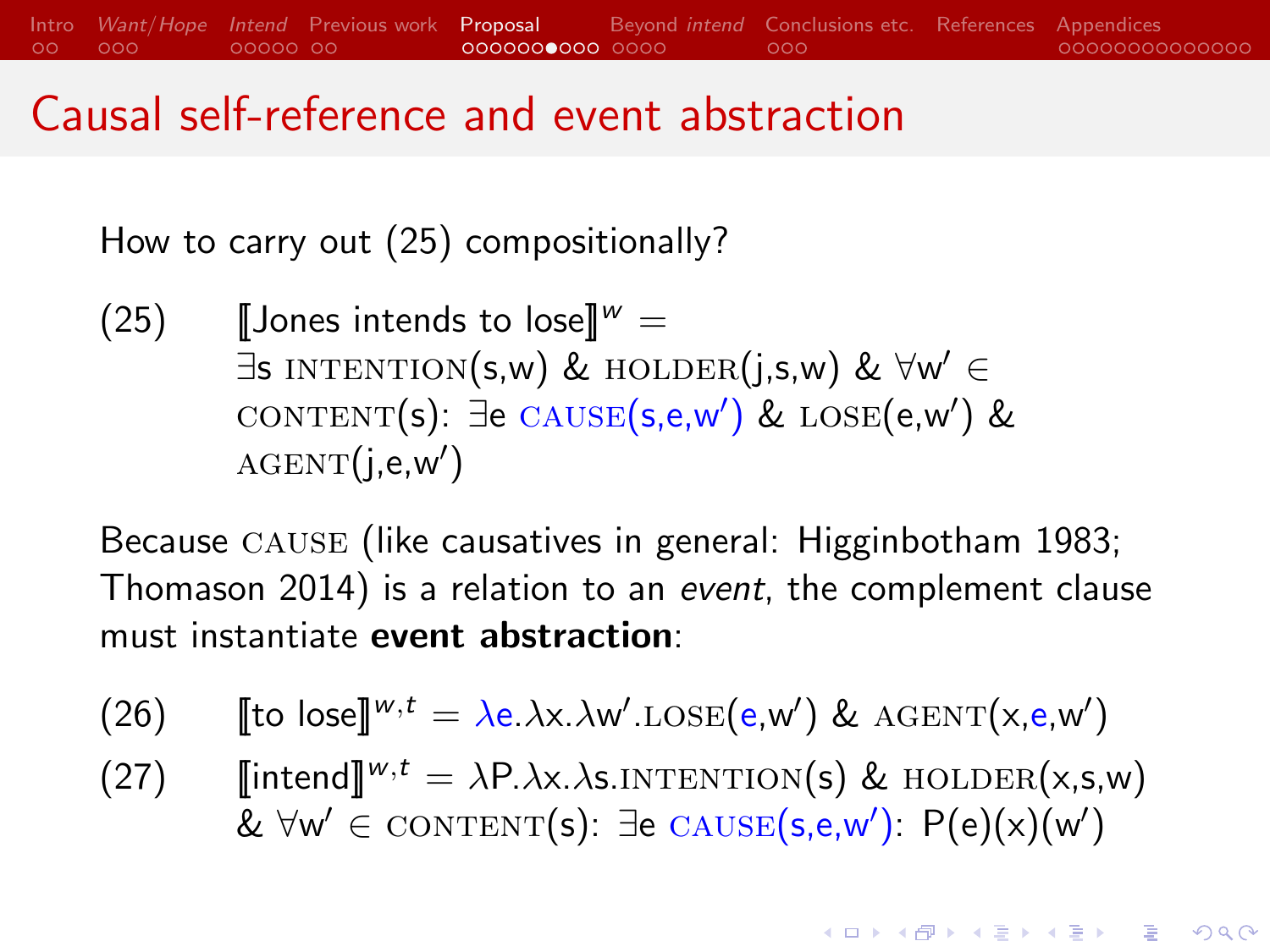## <span id="page-20-0"></span>The logic of the core proposal, in a nutshell

- $\triangleright$  Premise 1: Intention reports encode causally self-referential  $content \checkmark$
- $\triangleright$  Premise 2: Encoding causally self-referential content requires abstraction over the complement clause's event argument.  $\checkmark$
- $\triangleright$  Premise 3: Subjunctive and nonfinite clauses enable event abstraction but indicative clauses do not.
- $\triangleright$  Conclusion: Intention reports accept subjunctive and nonfinite complements but reject indicative complements.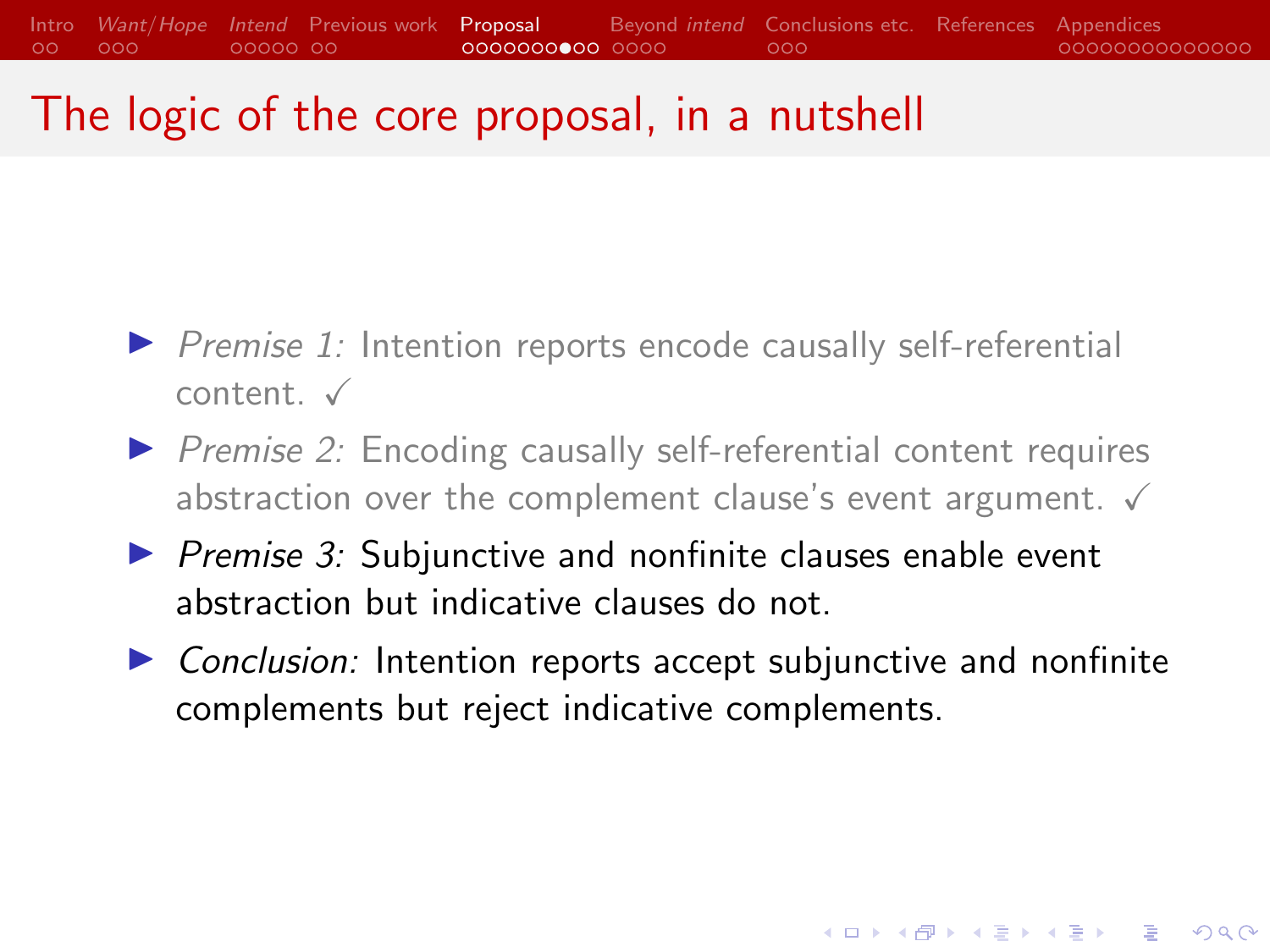[Intro](#page-1-0) [Want](#page-3-0)/Hope [Intend](#page-6-0) [Previous work](#page-11-0) [Proposal](#page-13-0) [Beyond](#page-23-0) intend [Conclusions etc.](#page-27-0) [References](#page-30-0) [Appendices](#page-34-0)  $00000000$ QQQQQQQQ®Q QQQC  $000$ 00000000000000

#### Event abstraction and mood choice

- $\triangleright$  Mood choice is known to interact with argument abstraction:
- $\triangleright$  Control infinitives induce subject argument abstraction [\(Chierchia, 1989\)](#page-30-5):
- (28) a. Jo claims to be a genius.  $\leftarrow$  **obligatory** de se b. Jo claims that he is a genius.
	- $\triangleright$  Nonfinite and subjunctive clauses induce time argument abstraction [\(Portner, 2017,](#page-32-3) [2018\)](#page-32-4):
- (29) a. Kim believed Jo to be a genius.  $\leftarrow$  **obligatory** 'SOT' b. Kim believed that Jo was a genius.
	- $\triangleright$  Proposal: Subjunctive and nonfinite clauses enable event abstraction but indicative clauses do not (cf. [Portner 2018:](#page-32-4) 117). (Event abstraction as a sufficient but not necessary condition for subjunctive/nonfinite mood. All conditions on the second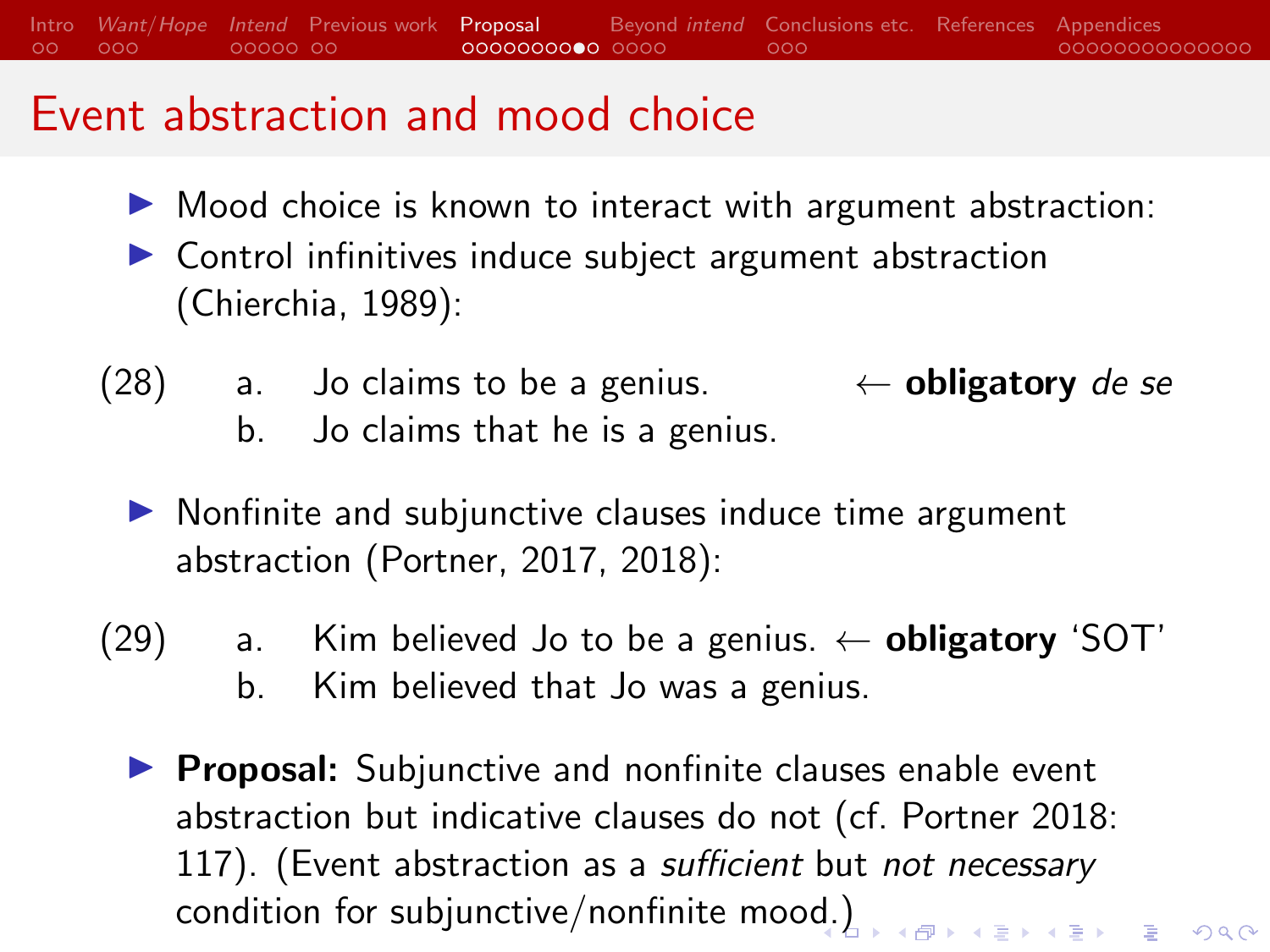## The logic of the core proposal, in a nutshell

- $\triangleright$  Premise 1: Intention reports encode causally self-referential  $content. <sub>x</sub>$
- $\triangleright$  Premise 2: Encoding causally self-referential content requires abstraction over the complement clause's event argument.  $\checkmark$
- $\triangleright$  Premise 3: Subjunctive and nonfinite clauses enable event abstraction but indicative clauses do not.  $\checkmark$
- $\triangleright$  Conclusion: Intention reports accept subjunctive and nonfinite complements but reject indicative complements.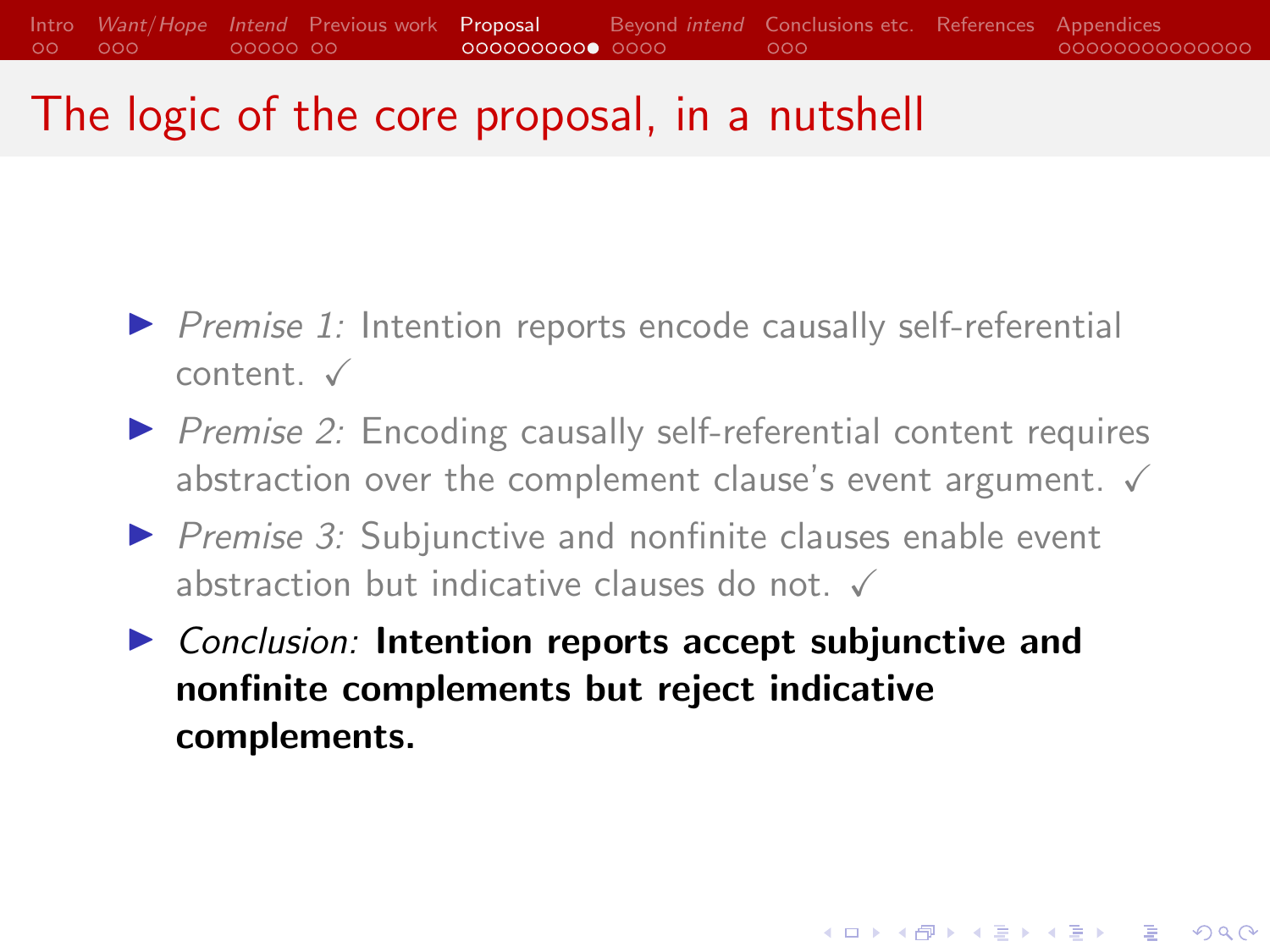#### <span id="page-23-0"></span>Independent support

Independent support for the proposal that only subjunctive and nonfinite clauses enable event abstraction comes from the syntax  $of.$ ..

- $\blacktriangleright$  Anankastic conditional antecedents
- $\blacktriangleright$  Perception and memory reports
- $\triangleright$  Other predicates that encode intention like 'aim', 'attempt', 'strive', 'try', etc.
- $\blacktriangleright$  Belief-/intention-hybrid predicates like 'persuade' and 'decide'
- $\blacktriangleright$  Causative and aspectual predicates

Here we'll consider the first two items only; see Appendix for the rest.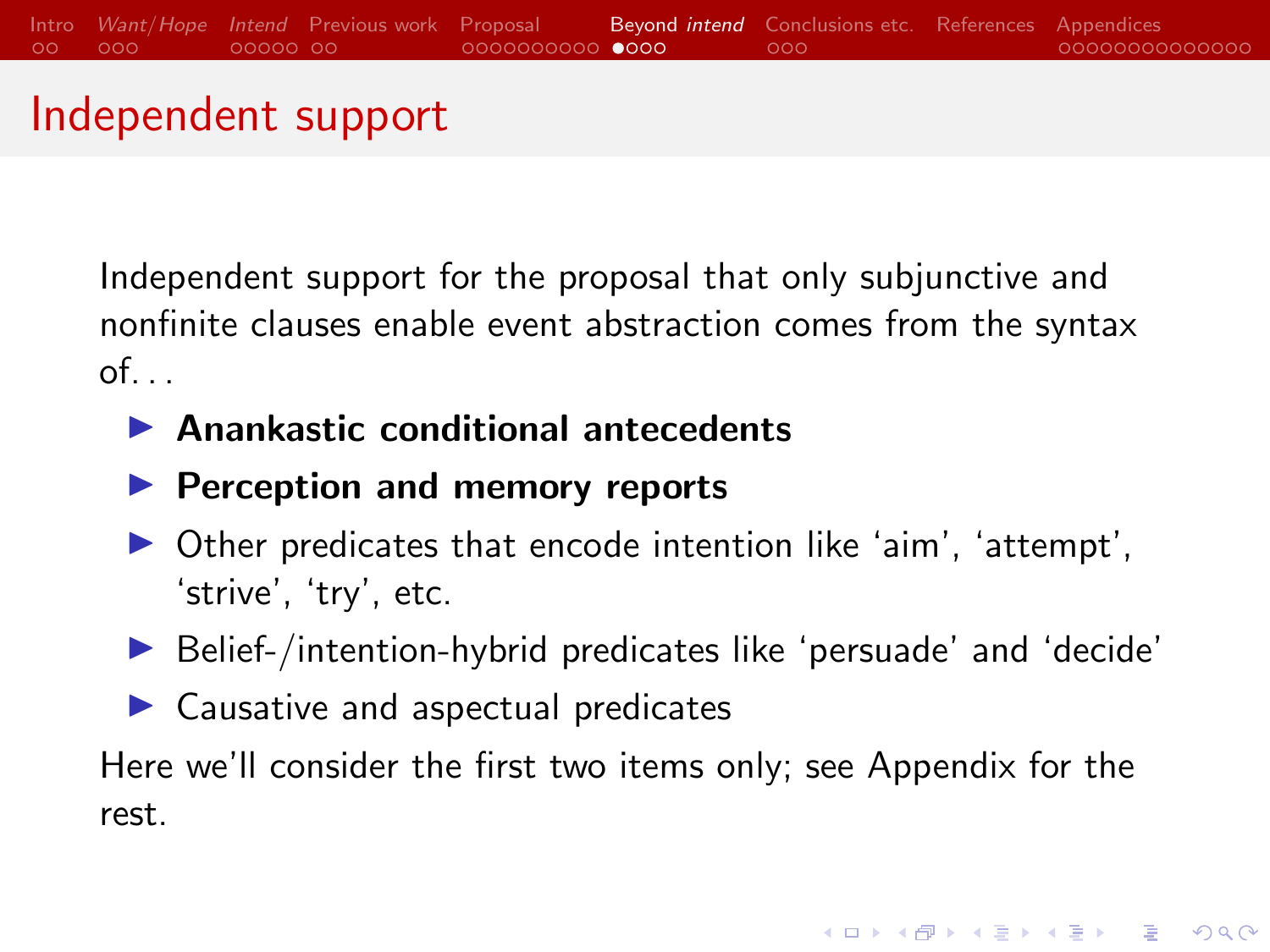## <span id="page-24-0"></span>Anankastic conditionals

Plan, hope, and expect allow both nonfinite and indicative complements, with little detectable difference in meaning:

 $(30)$  I plan/hope/expect {to get a job/that I'll get a job}.

But in an anankastic conditional, only nonfinite is felicitous:

- $(31)$  If you plan/hope/expect to get a job, you have to send out applications.
- $(32)$  ??If you **plan/hope/expect** that you'll get a job, you have to send out applications.
	- $\triangleright$  Sæbø's (2001) generalization: Anankastic conditional antecedents require an expression of intention.
	- $\triangleright$  This generalization, coupled with (31)-(32), further reinforces the link between **in[te](#page-23-0)ntion** and **nonfinite[ne](#page-25-0)[ss](#page-23-0)**[.](#page-24-0)<br>The setting the setting the setting of the setting the setting of the setting the setting of the setting of the setting of the setting of the setting of the setting of the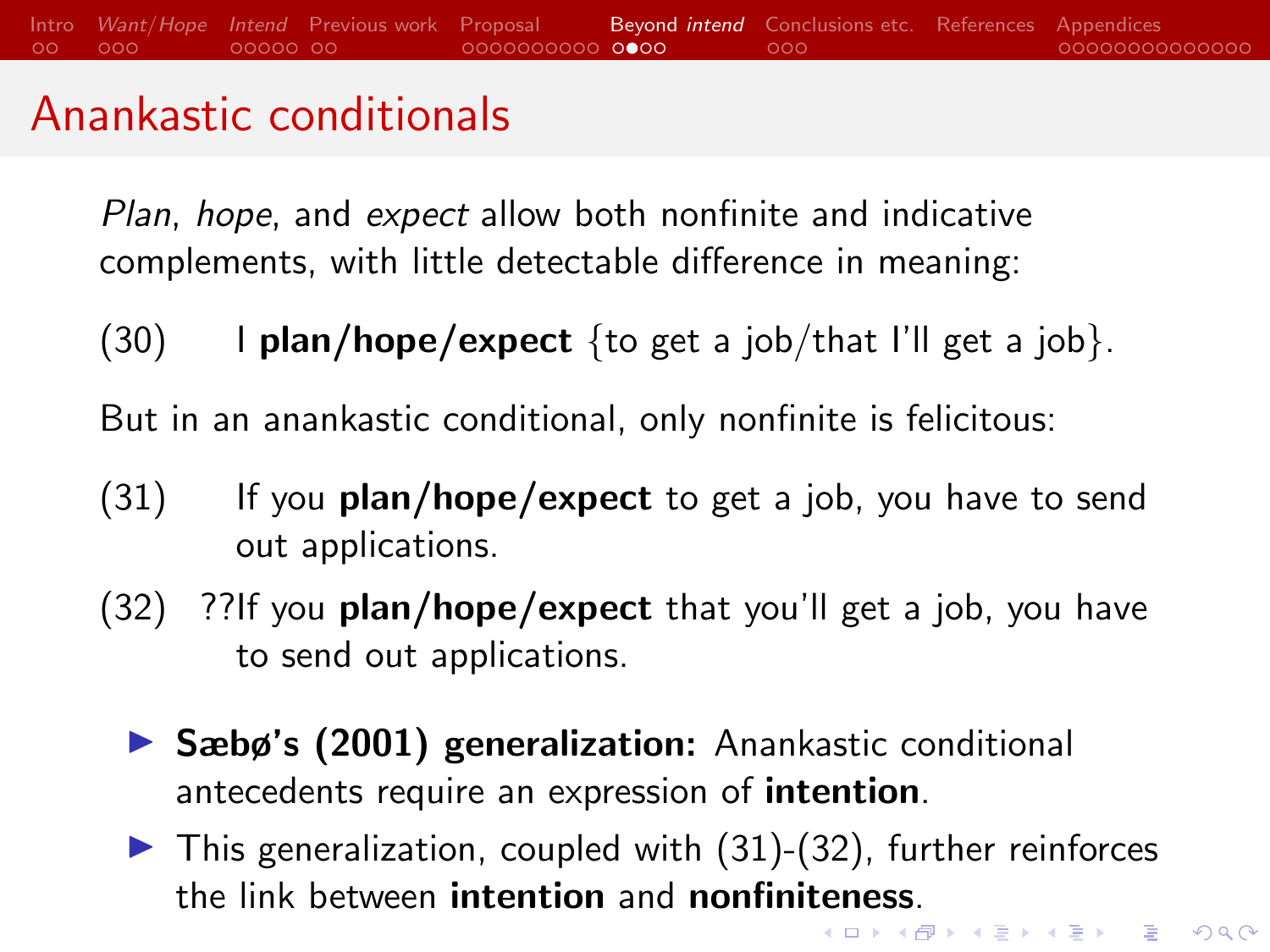#### <span id="page-25-0"></span>Beyond intention: Perception and memory reports

[Higginbotham 1983,](#page-31-1) [2003:](#page-31-2) See and remember relate to an event when they take bare-infinitival or gerundive complements but to a proposition when they take finite indicative complements:

<span id="page-25-1"></span>(33) a. Kim saw [Sandy open the door]. event b. Kim saw [that Sandy opened the door]. *proposition* (34) a. Kim remembered [being in an accident]. event b. Kim remembered [that she was in an accident]. *prop* 

<span id="page-25-2"></span>Encoding perception or memory of an event requires an open event argument:

 $(35)$  see/remember [ $\lambda$ e....]

So the lack of eventive readings for [\(33-b\)/](#page-25-1)[\(34-b\)](#page-25-2) reinforces the conclusion that indicative clauses are incompatible with event abstraction.**KORKARYKERKER POLO**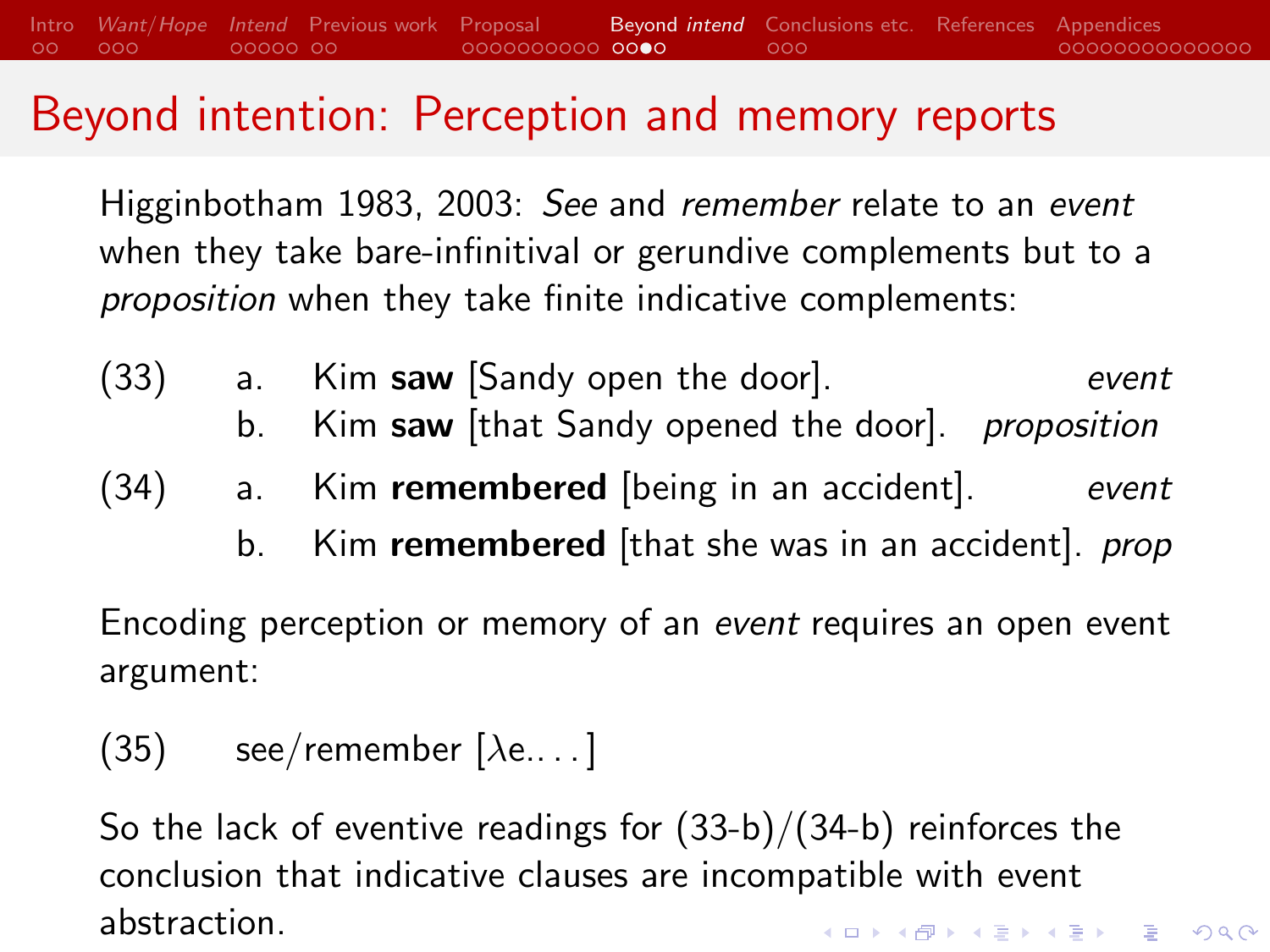#### Beyond intention: Perception and memory reports

Similar facts hold for Greek:

- (36) O the Nicholas saw the Flavio SBJV close the door Nicholas **idhe** ton Flavio na kleini tin porta. 'Nicholas saw Flavio closing the door.' (GM21: 227)
- $(37)$ the Nicholas saw that. IND the Flavio closed the door Nicholas **idhe oti** o Flavio eklise ton porta. 'Nicholas saw that Flavio closed the door.' (GM21: 227)
- $(38)$ the Nicholas remembered SBJV close the door Nicholas thimate na kleini ti porta. 'Nicholas remembered closing the door.' (GM21: 48)
- $(39)$  O the Nicholas remembered that. IND closed the door Nicholas thimate oti ekleise tin porta. 'N. remembered that he closed the door.' (GM21: 48)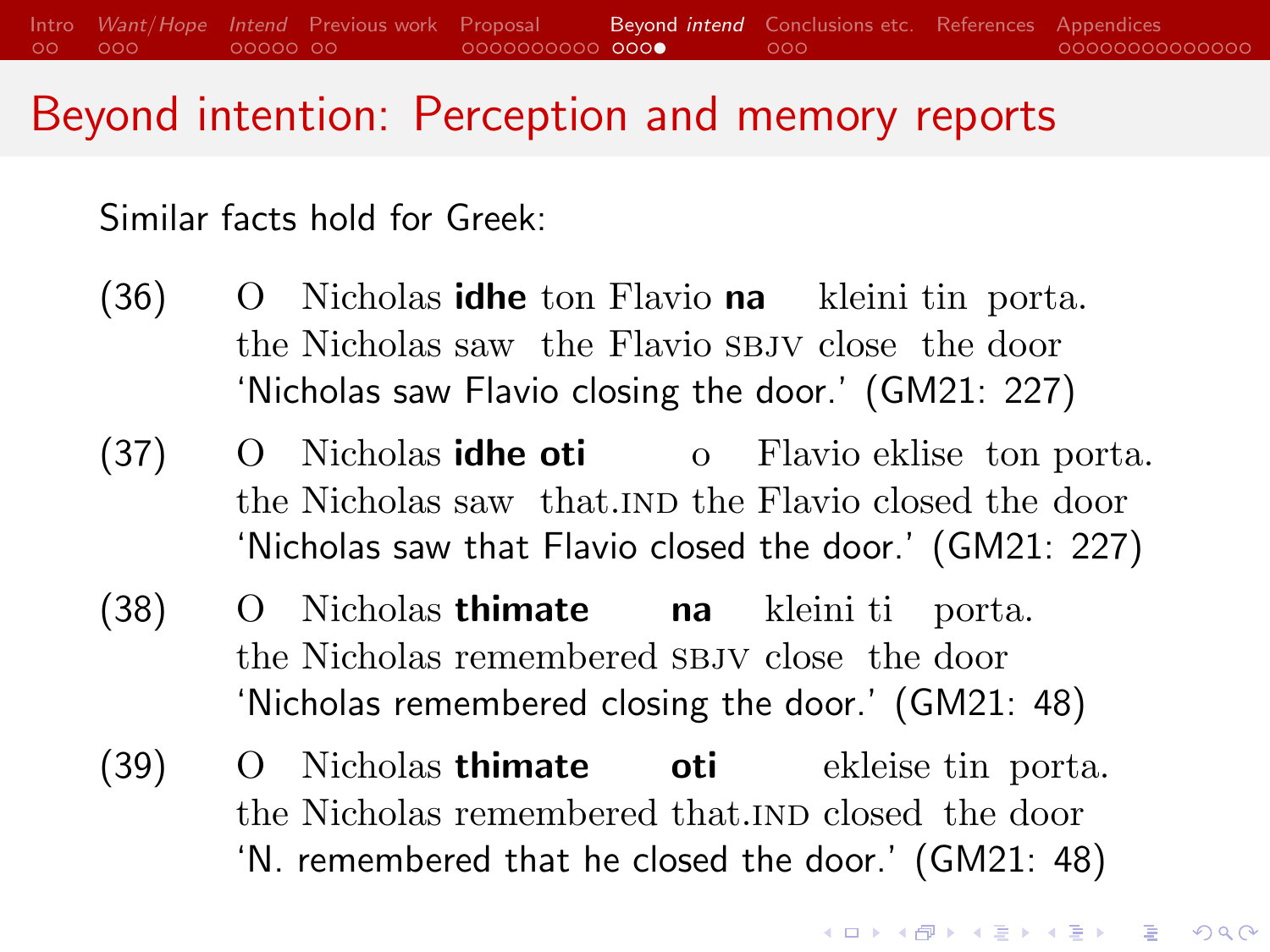<span id="page-27-0"></span>

# **Summary**

- $\triangleright$  Cross-linguistically, 'intend' accepts nonfinite and subjunctive complements but rejects indicative complements.
- $\triangleright$  This fact poses a challenge to recent theories of mood choice.
- $\triangleright$  Proposal: Intention reports have causally self-referential content whose encoding requires event abstraction, which nonfinite and subjunctive clauses can provide but indicative clauses cannot.
- $\triangleright$  Independent support for the proposal comes from a variety of other phenomena, including anankastic conditional antecedents and perception and memory reports.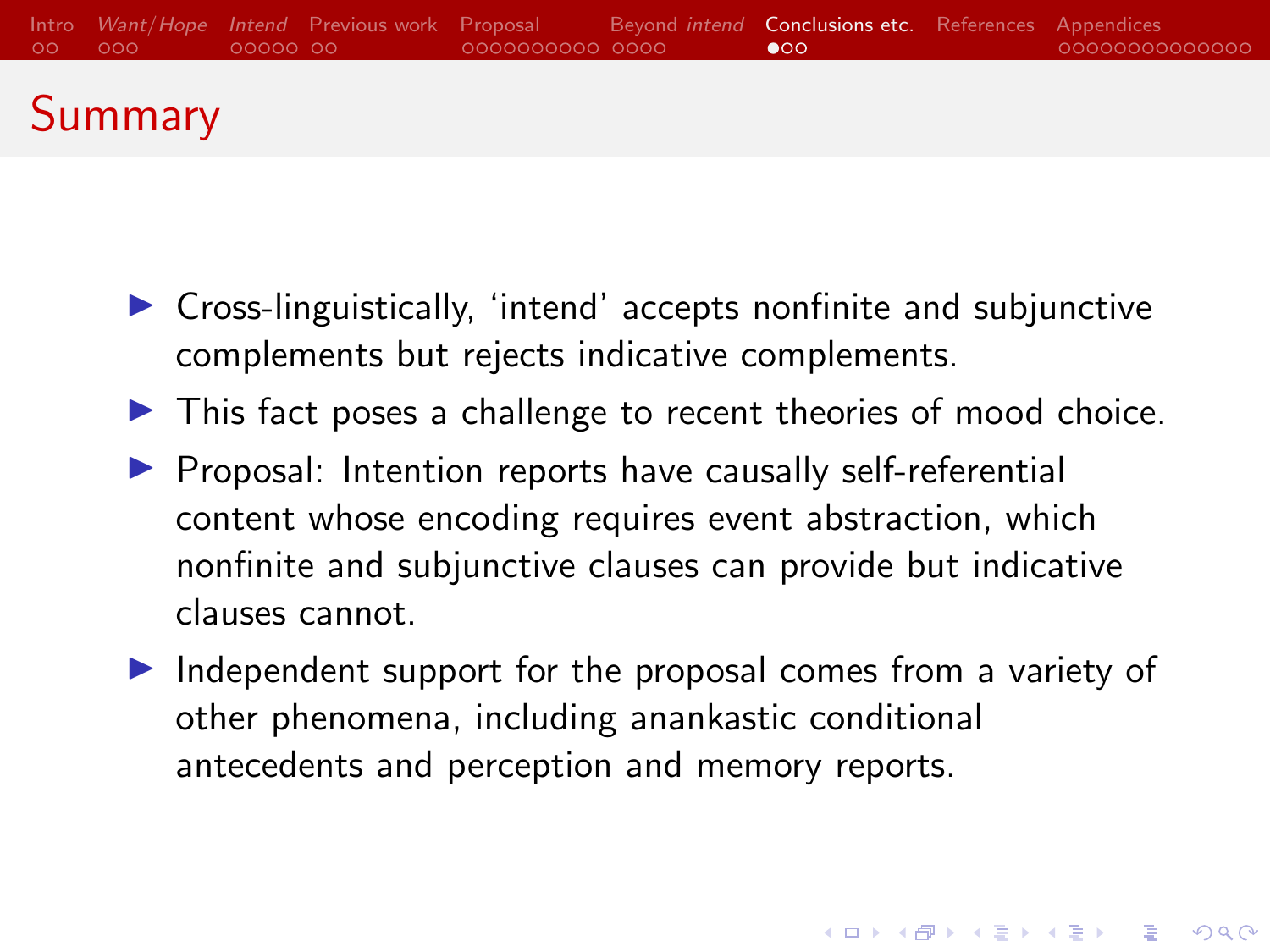## **Implications**

- $\triangleright$  For the semantics of intention reports: There is grammatical evidence (in mood choice patterns) for the view from philosophy that intentions have causally self-referential satisfaction conditions.
- $\triangleright$  For mood choice: A comprehensive theory of mood choice must be sensitive to the presence vs. absence of event abstraction.
- $\triangleright$  Since event abstraction is a *sufficient* but not *necessary* condition for subjunctive/nonfinite clauses, the account leaves room for other factors to influence mood choice, perhaps ultimately dovetailing with the sorts of accounts proposed by Portner and Rubinstein 2020 and others to explain want vs. hope.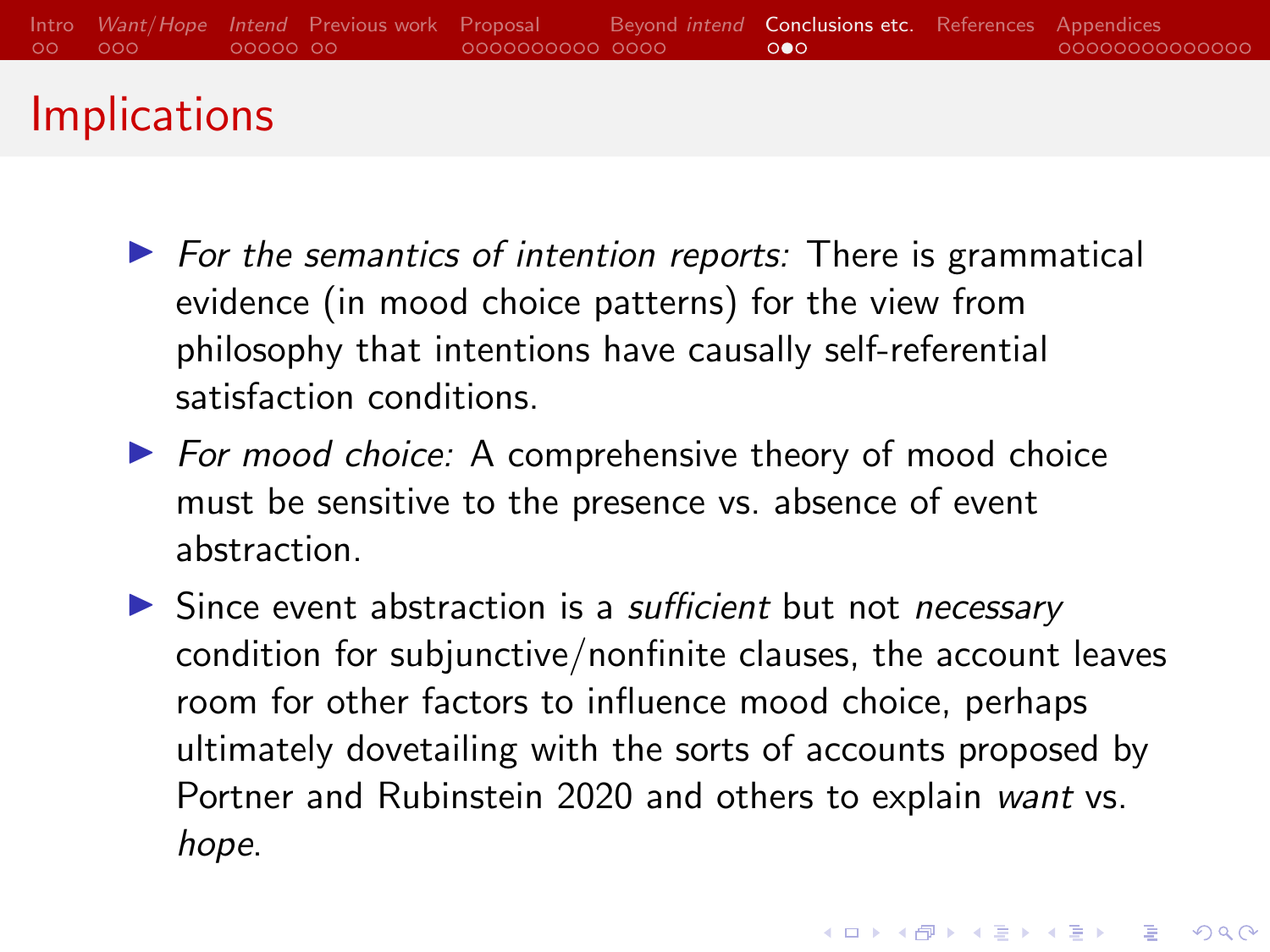

#### Acknowledgments

- $\blacktriangleright$  Thanks to my language consultants Charlène Gilbert and Barbara Vance (French), Juan Escalona Torres and Karlos Arregi (Spanish), Jairo Nunes (Portuguese), Alex Cherici (Italian), Elena Castroviejo (Catalan), and Mihaela Moreno (Romanian).
- $\blacktriangleright$  Thanks also to audiences at The Indiana University Linguistics Syntax-Semantics Reading group and Semantics and Linguistic Theory 31 for comments on earlier versions of this presentation.

**KORKARYKERKER POLO** 

 $\blacktriangleright$  And thank you!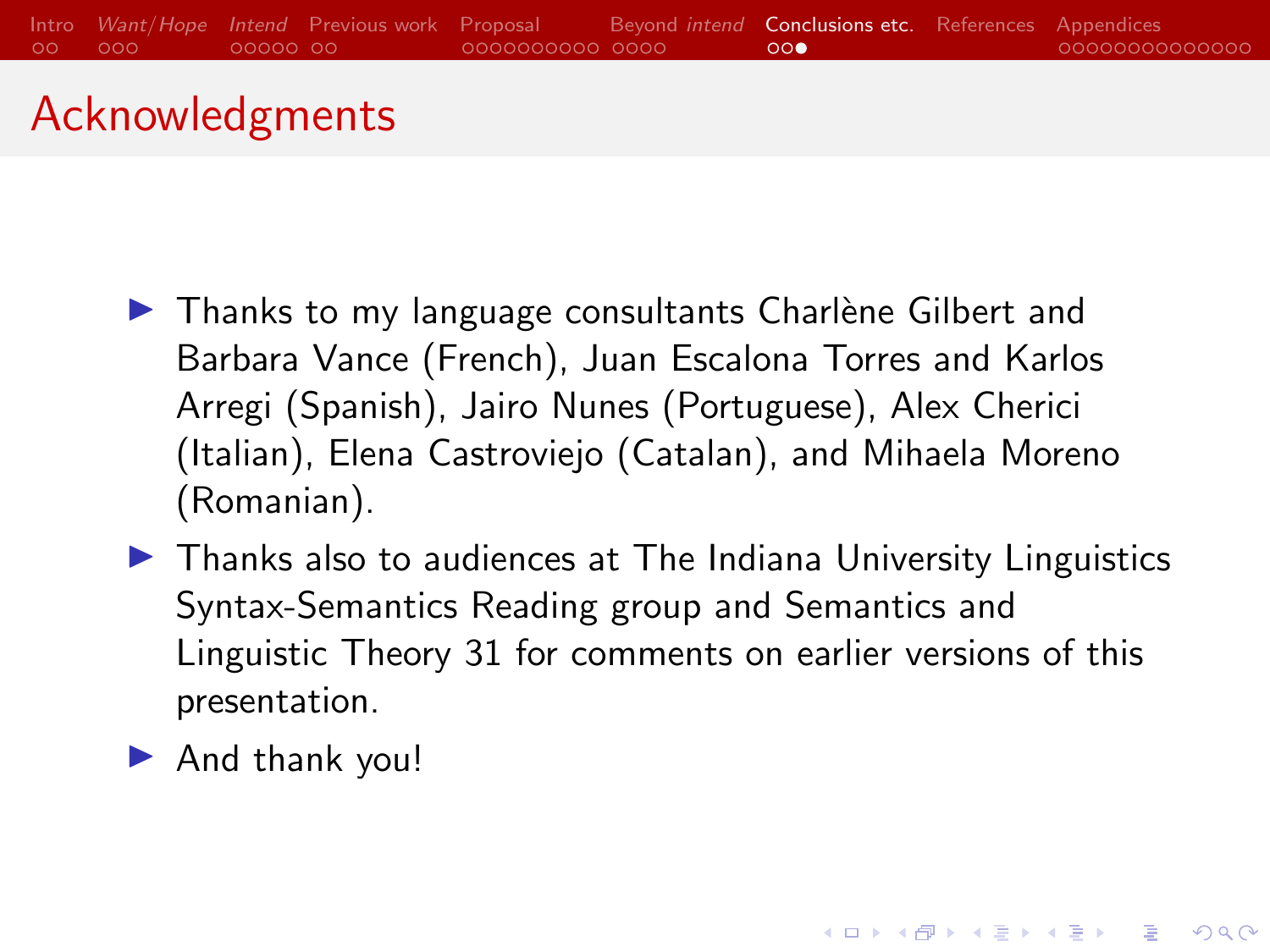#### <span id="page-30-0"></span>References

- <span id="page-30-6"></span>Anand, P. and Hacquard, V. (2013). Epistemics and attitudes. Semantics & Pragmatics, 6:1–59.
- <span id="page-30-5"></span>Chierchia, G. (1989). Anaphora and attitudes de se. In Bartsch, R., van Benthem, J., and van Emde Boas, P., editors, Semantics and contextual expression, pages 1-32. Foris, Dordrecht.
- <span id="page-30-2"></span>Condoravdi, C. and Lauer, S. (2016). Anankastic conditionals are just conditionals. Semantics & Pragmatics, 9:1–61.
- <span id="page-30-8"></span>Dowty, D. (1985). On recent analyses of the semantics of control. Linguistics and Philosophy, 8:291–331.
- <span id="page-30-1"></span>Giannakidou, A. and Mari, A. (2021). Truth and Veridicality in Grammar and Thought: Mood, Modality and Propositional Attitudes. University of Chicago Press, Chicago.

<span id="page-30-3"></span>Grano, T. (2017). The logic of intention reports. Journal of Semantics., 34:587–632.

- <span id="page-30-9"></span>Grano, T. (2019). Belief, intention, and the grammar of persuasion. In Ronai, E., Stigliano, L., and Sun, Y., editors, Proceedings of the 54th annual meeting of the Chicago Linguistic Society, pages 125–136. Chicago Linguistic Society, Chicago.
- <span id="page-30-7"></span>Hacquard, V. (2006). Aspects of modality. Ph.D. Dissertation, Massachusetts Institute of Technology.

<span id="page-30-4"></span>Harman, G. (1976). Practical reasoning. The Review of Metaphysics, 29:431–463.

KO KA KO KERKER KONGK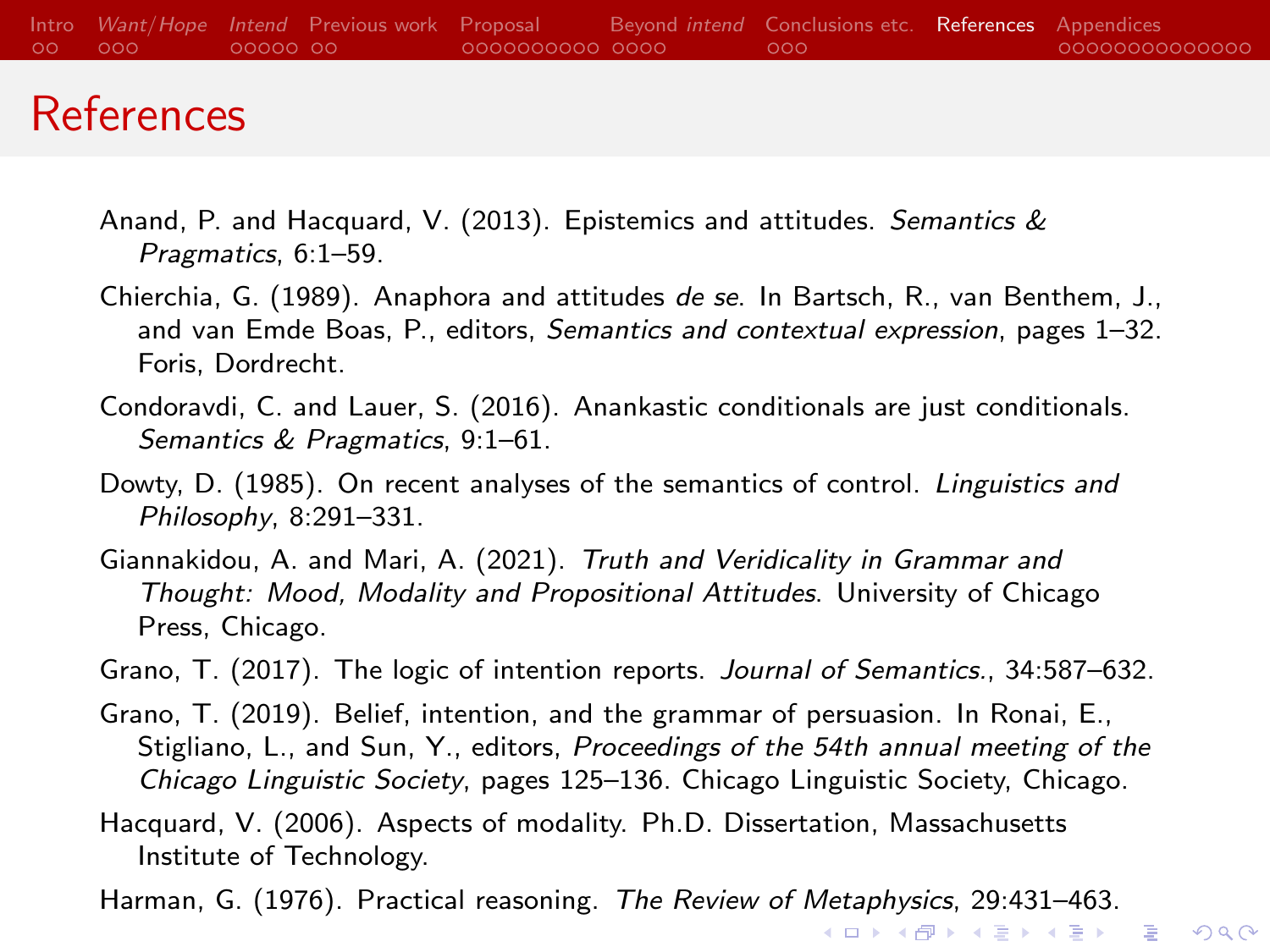## References (cont.)

- <span id="page-31-0"></span>Heim, I. (1992). Presupposition projection and the semantics of attitude verbs. Journal of Semantics, 9:183–221.
- <span id="page-31-1"></span>Higginbotham, J. (1983). The logic of perceptual reports: An extensional alternative to situation semantics. The Journal of Philosophy, 80:100–127.
- <span id="page-31-2"></span>Higginbotham, J. (2003). Remembering, imagining, and the first person. In Barber, A., editor, Epistemology of Language, pages 496–534. Oxford University Press, Oxford.
- Huang, N., Liao, C.-H., Hacquard, V., and Lidz, J. (2018). Learning attitude verb meanings in a morphosyntactically-poor language. In Bertolini, A. B. and Kaplan, M. J., editors, Proceedings of the 42nd annual Boston University Conference on Language Development, pages 359–373. Cascadilla Press, Somerville, MA.
- <span id="page-31-5"></span>Jackendoff, R. (1985). Believing and intending: Two sides of the same coin. Linguistic Inquiry, 16:445–460.
- <span id="page-31-3"></span>Jackendoff, R. (1995). The conceptual structure of intending and volitional action. In Campos, H. and Kempchinsky, P., editors, Evolution and Revolution in Linguistic Theory: Studies in Honor of Carlos P. Otero, pages 198–227. Georgetown University Press, Washington.
- <span id="page-31-4"></span>Jackendoff, R. (2007). Language, Consciousness, Culture. Essays on Mental Structure. MIT Press, Cambridge, MA.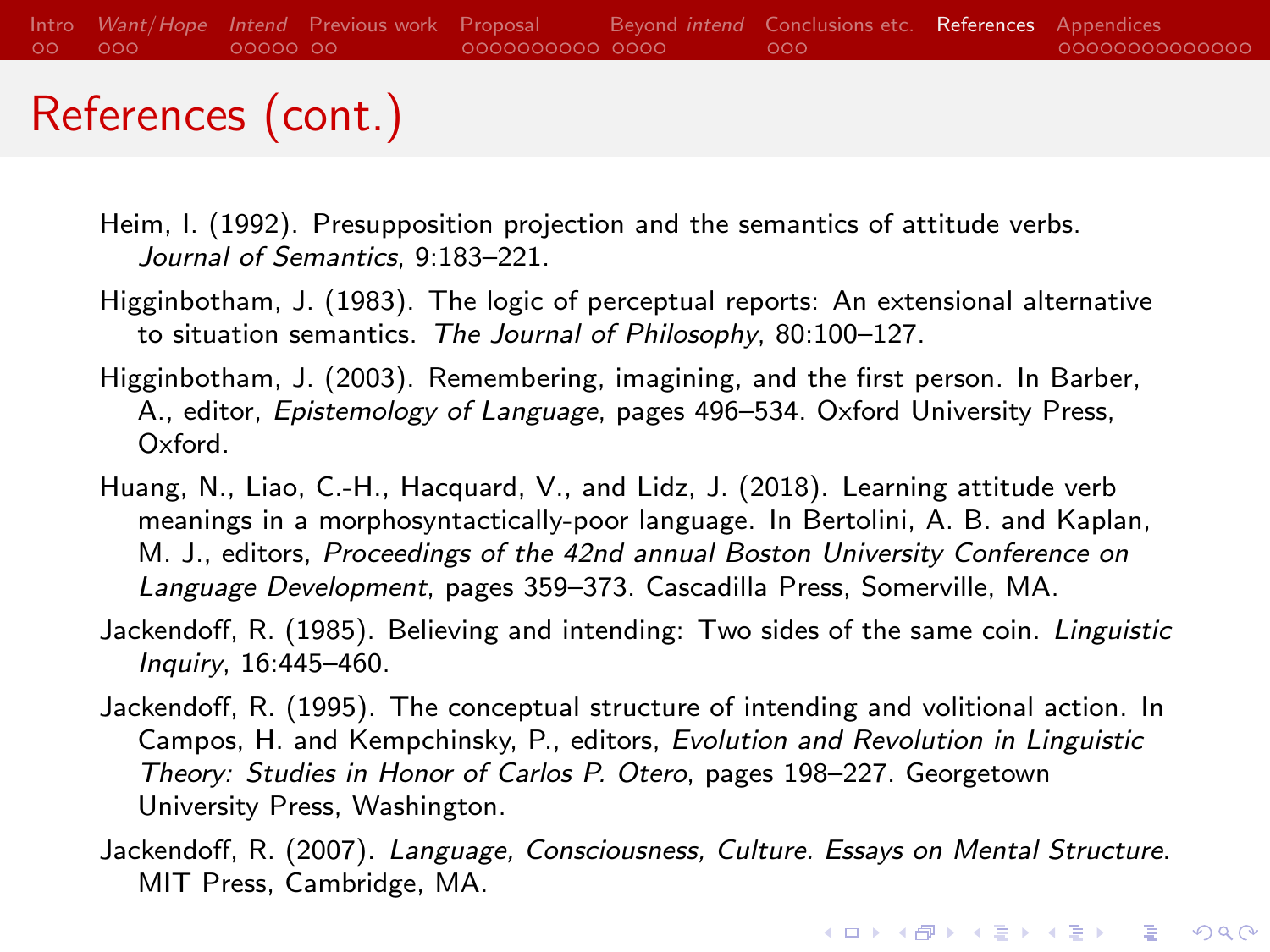## References (cont.)

- <span id="page-32-7"></span>Jackendoff, R. and Culicover, P. W. (2003). The semantic basis of control in English. Language, 79:517–556.
- <span id="page-32-6"></span>Kratzer, A. (1998). More structural analogies between pronouns and tenses. In Strolovitch, D. and Lawson, A., editors, Proceedings of Semantics and Linguistic Theory VIII, pages 92–109. CLC Publications, Cornell University.
- <span id="page-32-2"></span>Ludwig, K. (2016). From Individual to Plural Agency. Oxford University Press, Oxford.
- <span id="page-32-5"></span>Pearson, H. (2016). The semantics of partial control. Natural Language & Linguistic Theory, 34:691–738.
- <span id="page-32-3"></span>Portner, P. (2017). On the relation between verbal mood and sentence mood. ms., Georgetown University.
- <span id="page-32-4"></span>Portner, P. (2018). Mood. Oxford University Press, New York.
- <span id="page-32-0"></span>Portner, P. and Rubinstein, A. (2012). Mood and contextual commitment. In Chereches, A., editor, The proceedings of SALT 22, pages 461–487. CLC Publications, Ithaca, NY.
- <span id="page-32-1"></span>Portner, P. and Rubinstein, A. (2020). Desire, belief, and semantic composition: variation in mood selection with desire predicates. Natural Language Semantics, 28:343–393.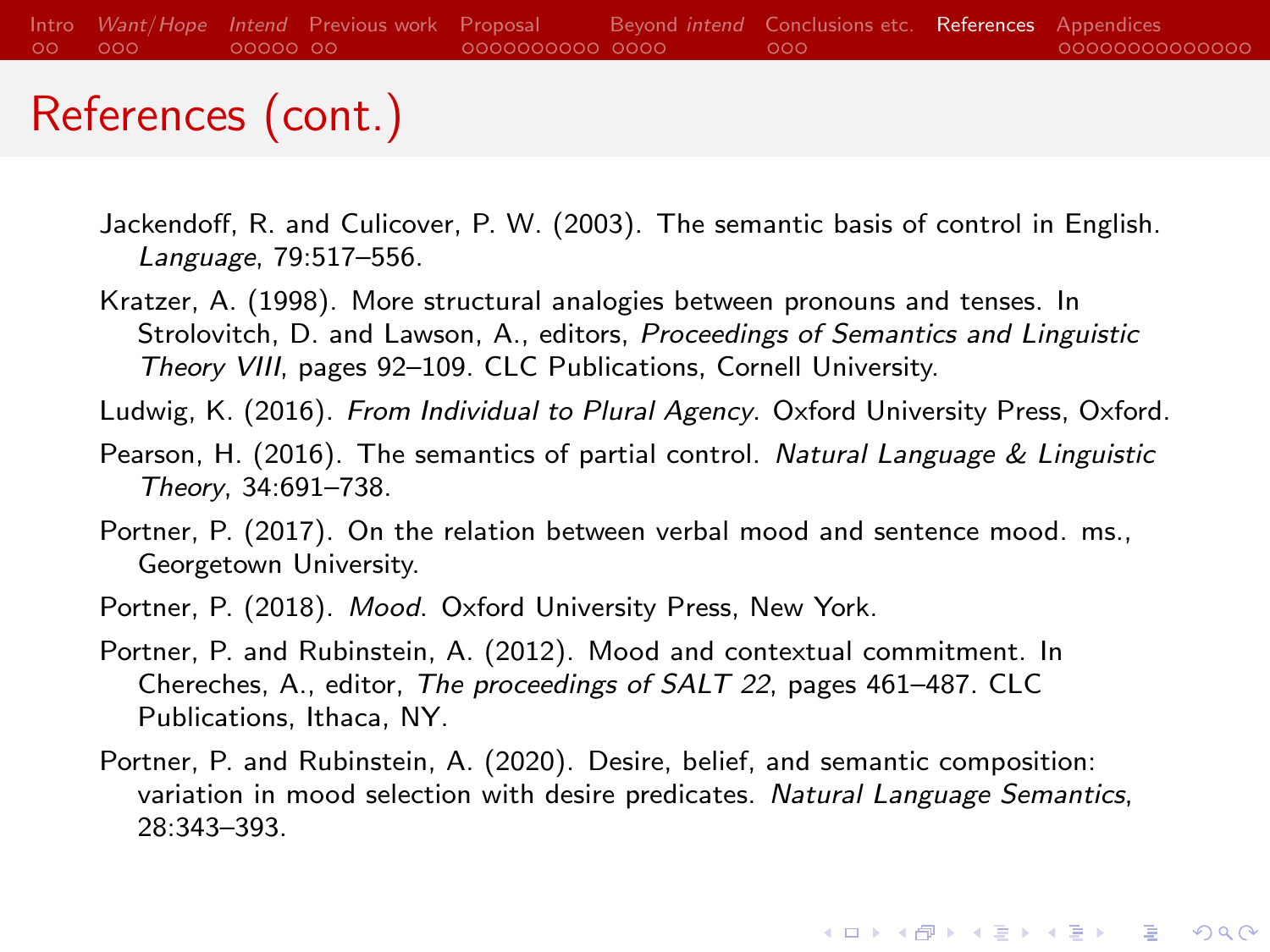## <span id="page-33-4"></span>References (cont.)

- <span id="page-33-5"></span>Rouchota, V. (1994). The semantics and pragmatics of the subjunctive in modern Greek: A relevance-theoretic approach. PhD Dissertation, University College London.
- <span id="page-33-6"></span>Roussou, A. (2009). In the mood for control. Lingua, 119:1811–1836.
- Sæbø, K. J. (2001). Necessary conditions in a natural language. In Féry, C. and Sternefeld, W., editors, Audiatur vox sapientiae: A Festschrift for Arnim von Stechow, pages 427–449. Akademie-Verlag, Berlin.
- <span id="page-33-3"></span>Scheffler, T. (2008). Semantic operators in different dimensions. PhD Dissertation, University of Pennsylvania.
- <span id="page-33-1"></span>Searle, J. (1983). Intentionality: An Essay in the Philosophy of Mind. Cambridge University Press, New York.
- <span id="page-33-0"></span>Silk, A. (2018). Commitment and states of mind with mood and modality. Natural Language Semantics, 26:125–166.
- <span id="page-33-2"></span>Thomason, R. (2014). Formal semantics for causal constructions. In Copley, B. and Martin, F., editors, Causation in Grammatical Structures, pages 58–75. Oxford University Press, Oxford.
- von Fintel, K. and Iatridou, S. (2020). Prolegomena to a theory of X-marking. ms., MIT.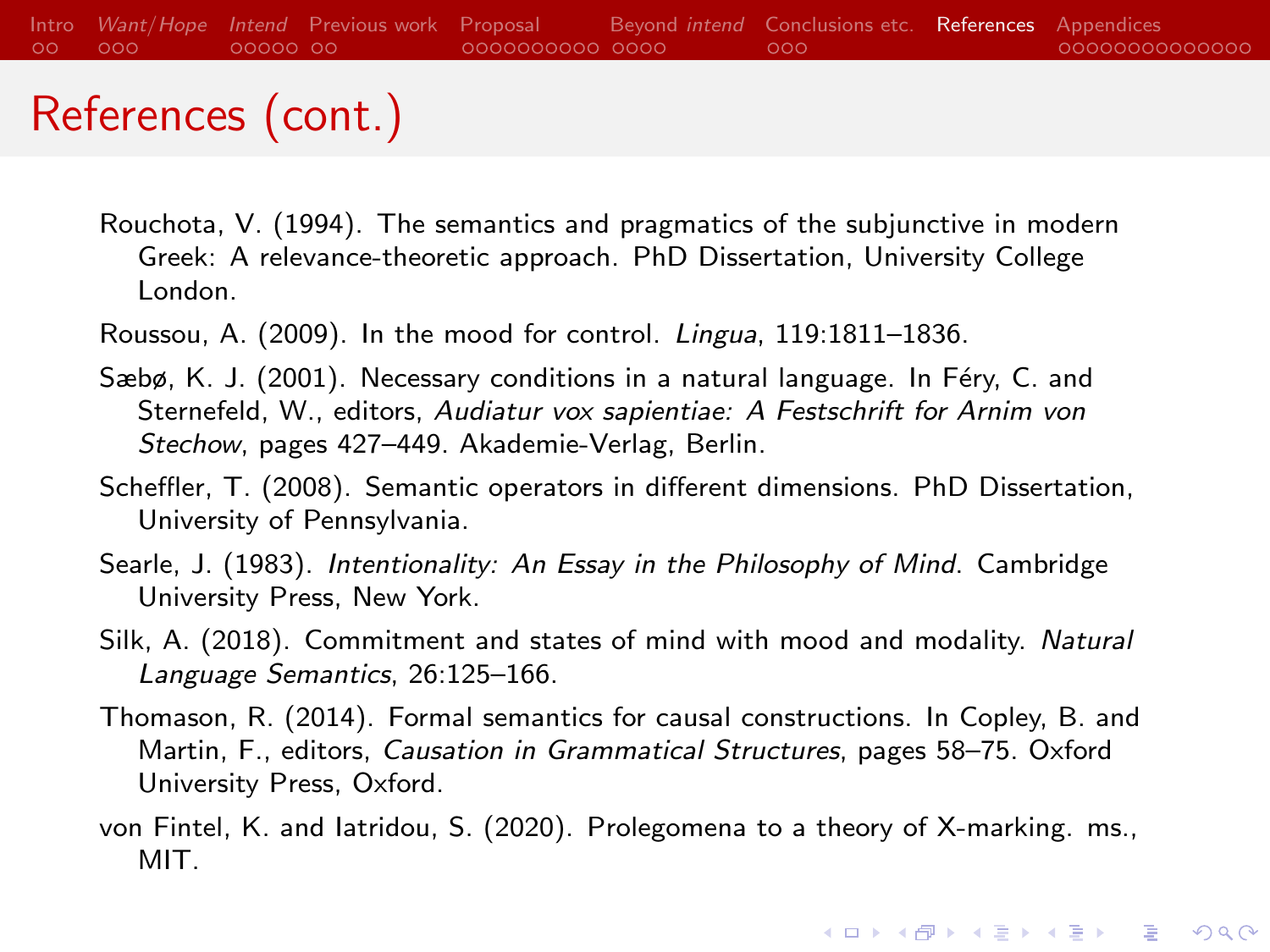#### <span id="page-34-0"></span>Romanian

The same kind of pattern holds in Romanian:

- $(40)$  a. Sper [sa merg în parc]. hope.1sG SBJV go to park 'I hope to go to the park.'
	- b. **Sper** [**ca** voi merge în parc]. hope.1sc that will go to park 'I hope that I will go to the park.'
- $(41)$  a. Vreau [să merg în parc]. want.1sG SBJV go to park 'I want to go to the park.'
	- b. \***Vreau** [**că** voi merge în parc]. want.1sg that will go to park
- $(42)$  a. Intentionez [să merg în parc]. intend.1sg sbjv go to park 'I intend to go to the park.'
	- b. \*Intentionez [că voi merge în parc]. intend.1sg that will go to park

**KORKA SERKER YOUR**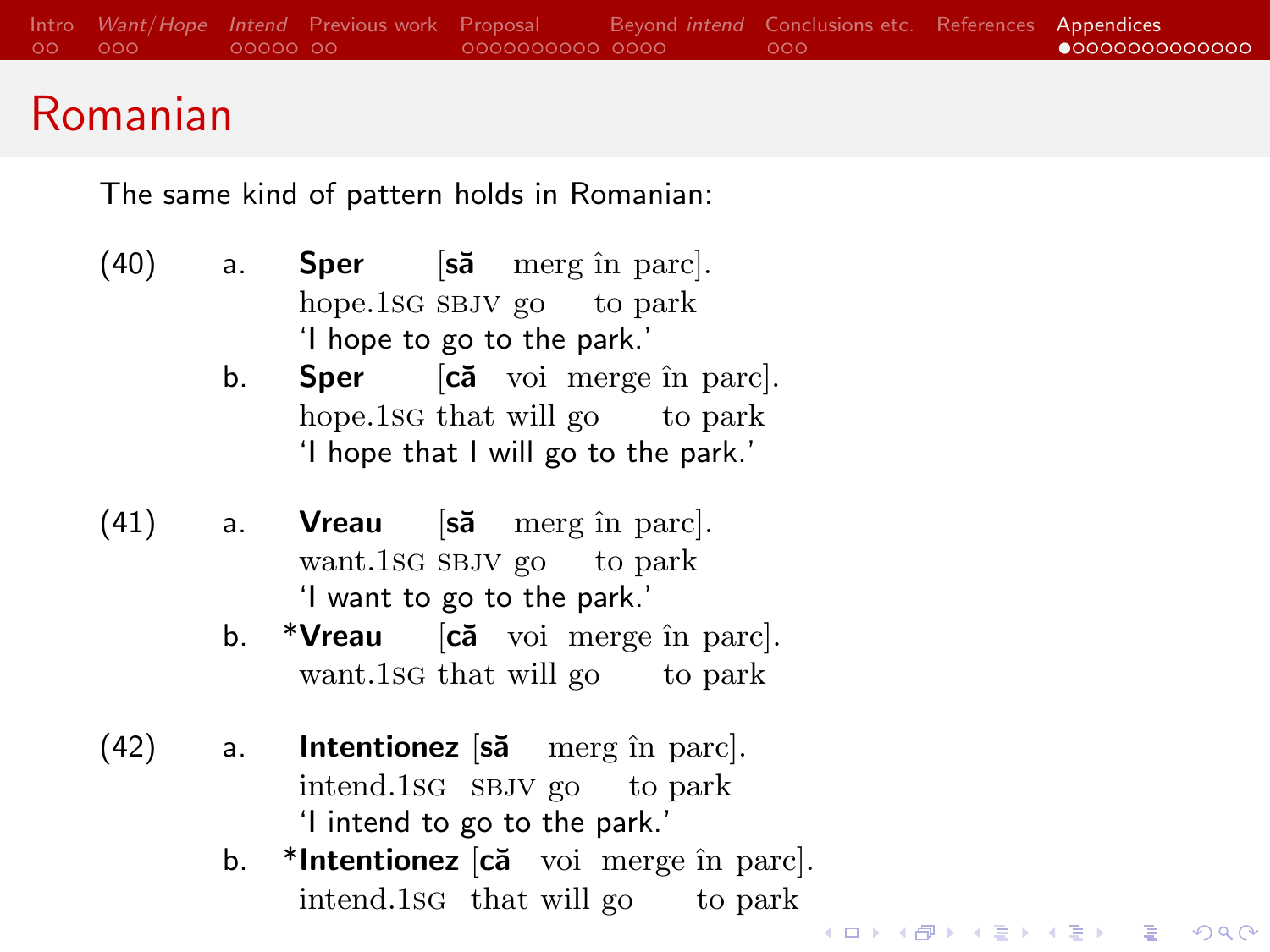## Catalan

Catalan behaves likewise:

- (43) Tinc la intenció d' [anar al parc avui]. have.1sG the intention of go to the park today 'I intend to go to the park tomorrow.'
- (44) Tinc have.1sc the intention that the Joan go.s BJV to.the la intenció [que en Joan **vagi** al parc avui]. park today 'I intend for Joan to go to the park tomorrow.'

**KORKARYKERKER POLO** 

(45) \*Tinc la intenció [que en Joan have.1sG the intention that the Joan va/anirà al parc avui]. go. IND/go. FUT. IND to the park today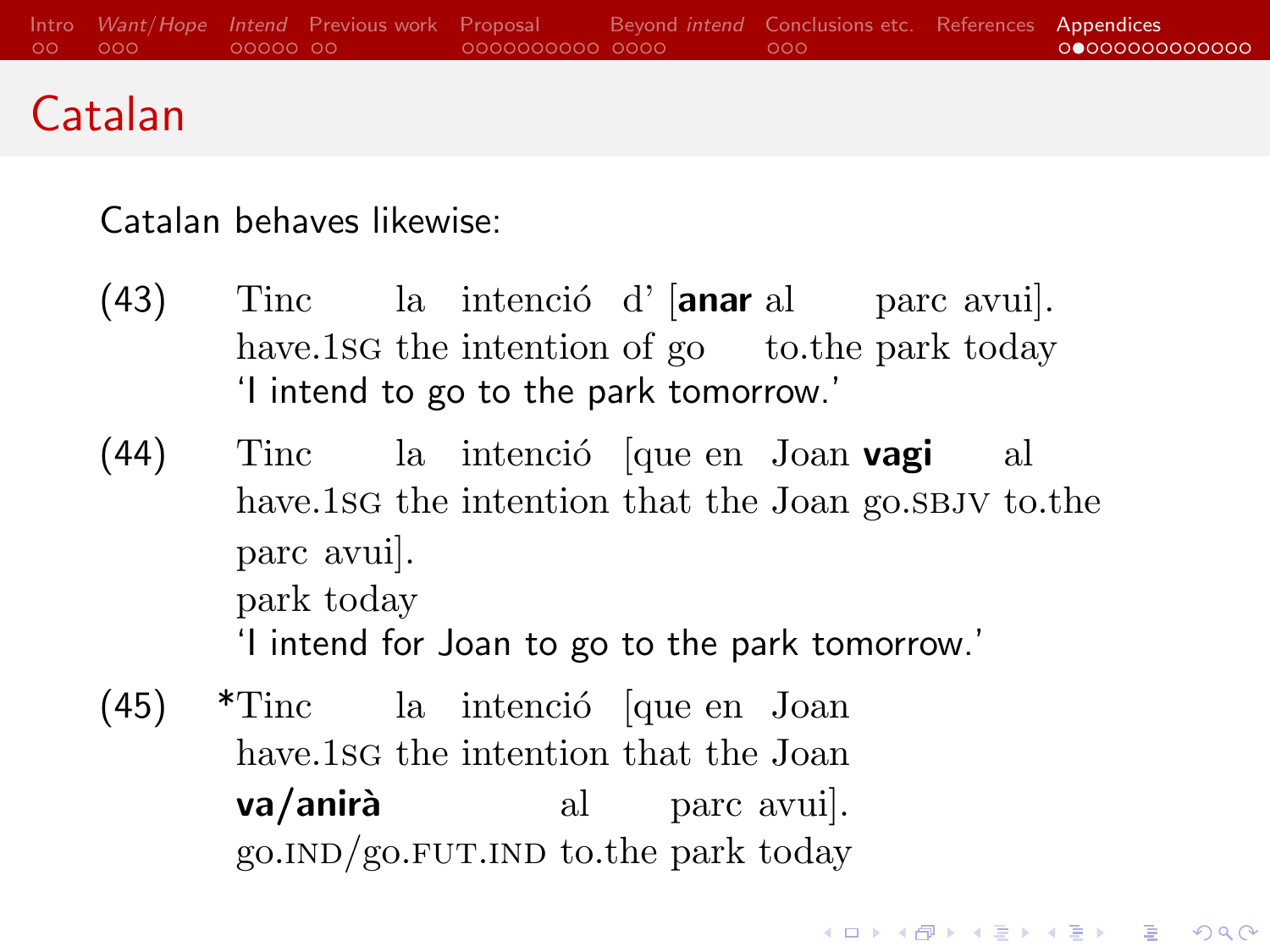#### Portuguese

And so does Portuguese:

- (46) Pretendo [ir ao parque hoje]. intend.1sg go to the park today 'I intend to go to the park today.'
- (47) Pretendo [que o João vá ao parque hoje]. intend.1sG that the João go.SBJV to.the park today 'I intend for Jo˜ao to go to the park tomorrow.'
- (48) \*Pretendo [que o João vai/irá intend.1sg that the João go.IND/go.FUT.IND to.the ao parque hoje]. park today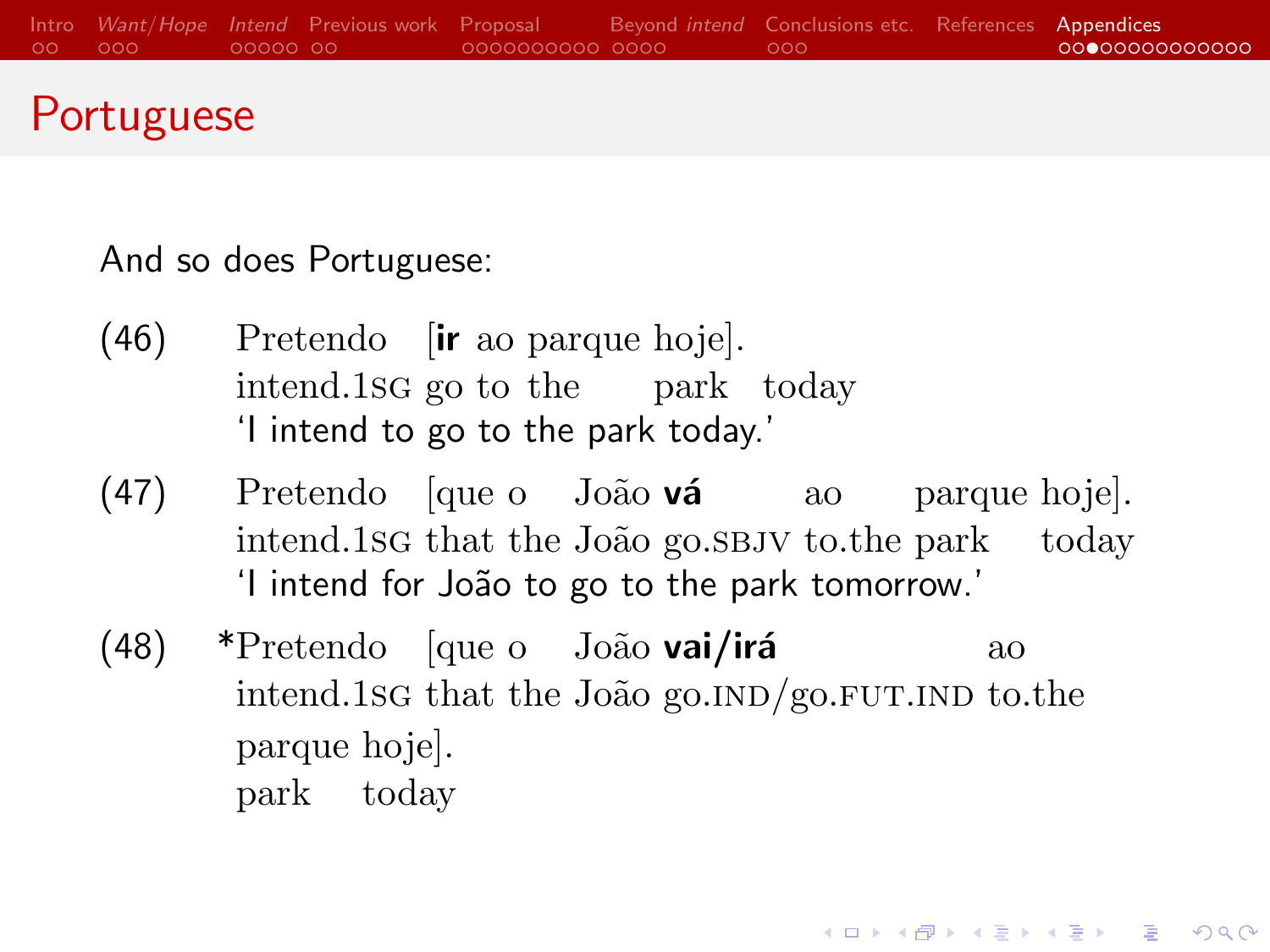## Italian

Italian is like French in this respect:

- (49) {Intendo/Ho intenzione di} [andare al intend.1sg/have.1sg intention of go to.the parco oggi]. park today 'I intend to go to the park today.'
- (50) \*{Intendo/Ho intenzione} [che Giovanni intend.1sg/have.1sg intention that Giovanni vada al parco oggi]. go.sbjv to.the park today
- (51) \*{Intendo/Ho intenzione} [che Giovanni intend.1sg/have.1sg intention that Giovanni  $\{va/and\r{ra}\}\$  al parco domani. go. IND/go. FUT. IND to the park today **KORKAR KERKER E VOOR**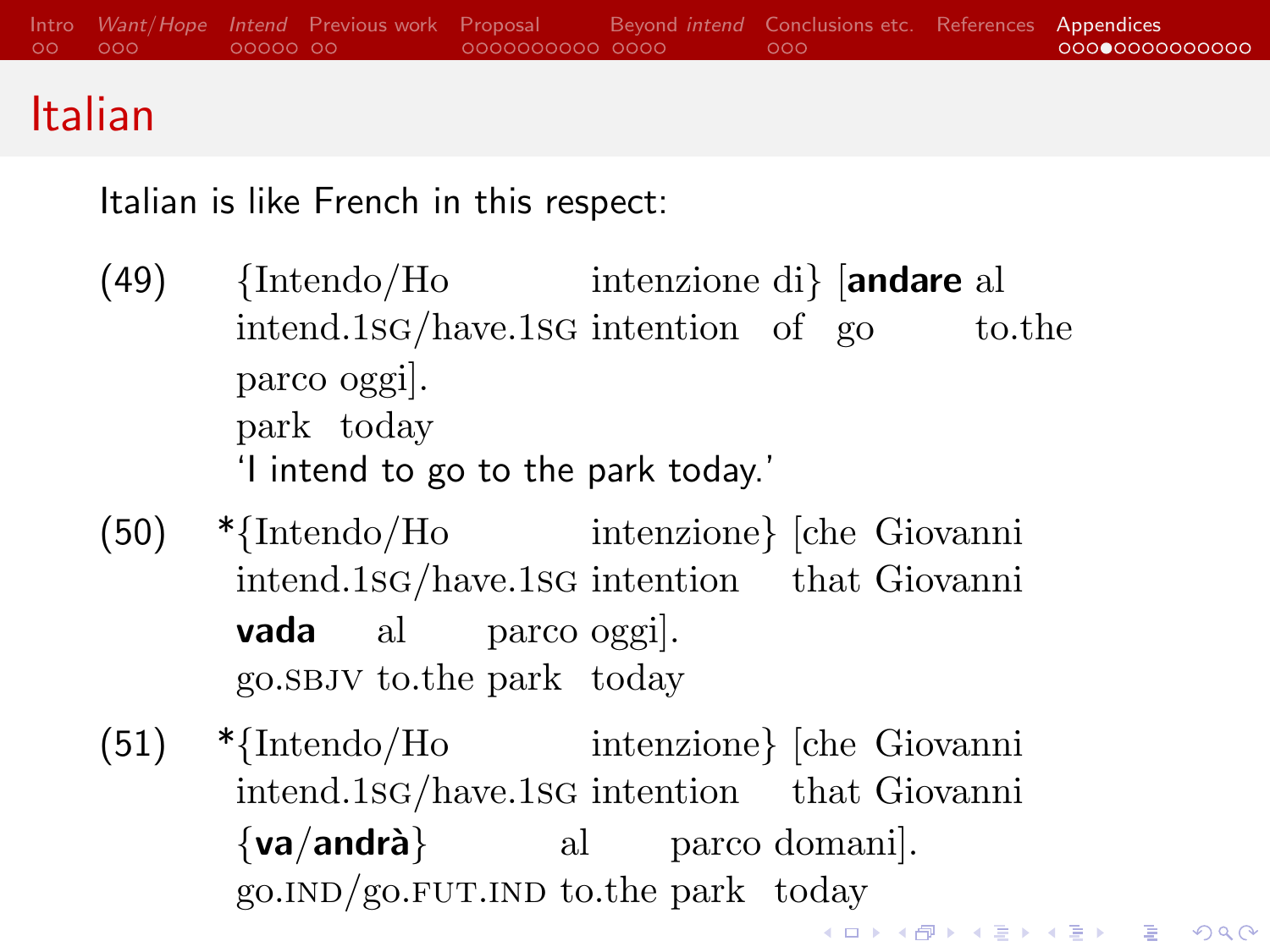[Intro](#page-1-0) [Want](#page-3-0)/Hope [Intend](#page-6-0) [Previous work](#page-11-0) [Proposal](#page-13-0) [Beyond](#page-23-0) intend [Conclusions etc.](#page-27-0) [References](#page-30-0) [Appendices](#page-34-0)  $00000000$ 0000000000 0000  $000$ 00000000000000

## Giannakidou and Mari 2021 (GM21)

- **GM21:** "[W]hen *i* intends to bring about p, *i* is aware that this may not happen" (p. 268), and this is why 'intend' takes subjunctive complements ('SUBJECTIVE NONVERIDICALITY'):
- (52) Mary **intends** to leave tomorrow, but she's perfectly aware that this may not happen.
	- ▶ Problem: The same is true for 'hope' [\(Scheffler 2008;](#page-33-3) [Anand](#page-30-6) [and Hacquard 2013\)](#page-30-6):
- (53) Mary hopes to leave tomorrow, but she's perfectly aware that this may not happen.
	- $\triangleright$  GM21 thus—like PR20—wrongly predict 'intend' to pattern like 'hope' in mood choice.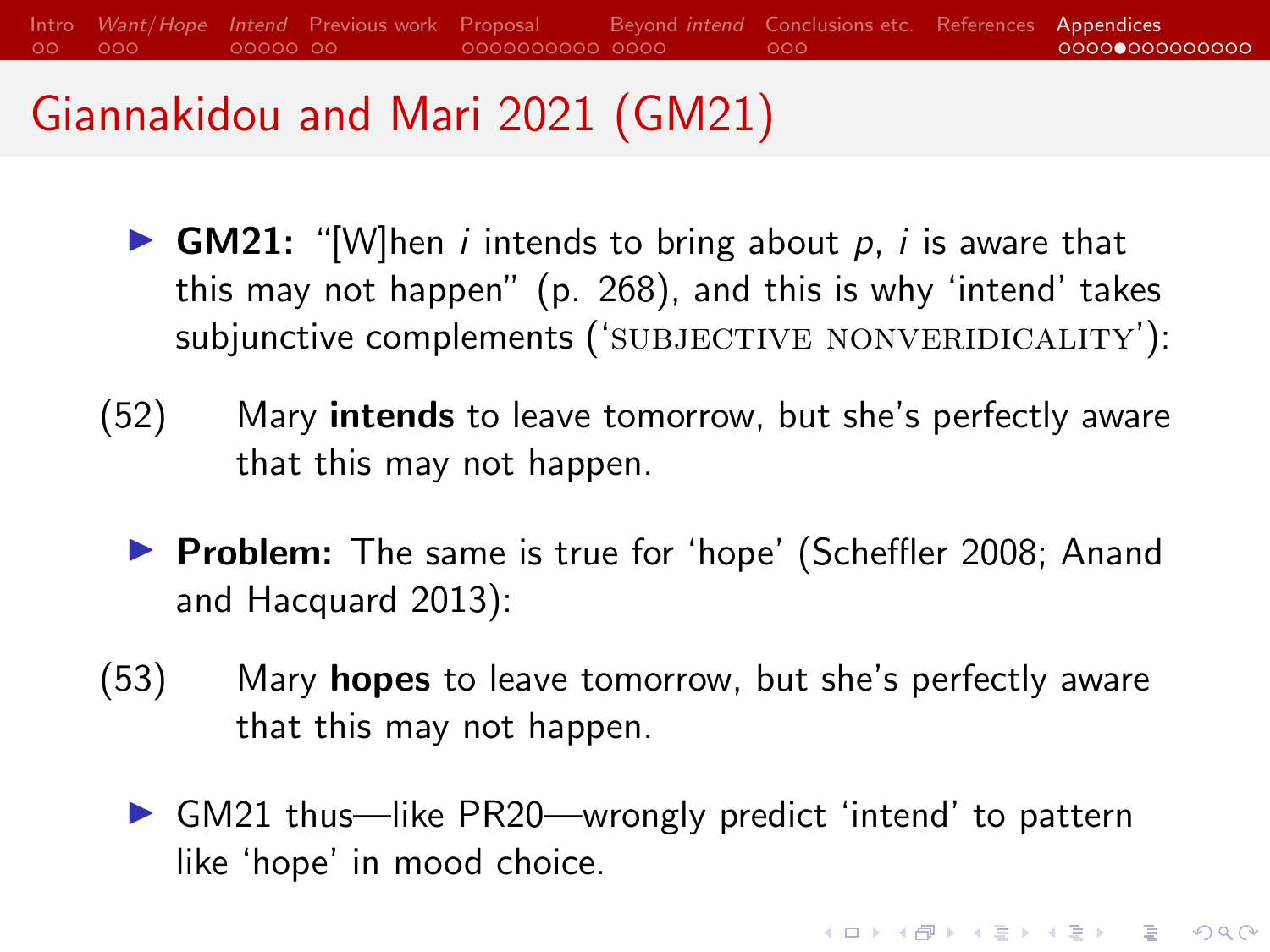## <span id="page-39-0"></span>[Silk 2018](#page-33-0)

- **In [Silk 2018:](#page-33-0)** French 'want' and 'intend' pattern together unlike 'hope' in mood choice because the modal base for 'hope' is the subject's belief set whereas the modal base for 'want' and 'intend' are a superset thereof, à la [Heim 1992.](#page-31-0)
- $\triangleright$  Problem: Silk's theory does not easily extend beyond French.
- $\triangleright$  For example, English is like French with respect to 'want', 'intend', and 'hope' ('hope' accepts indicative complements but 'want' and 'intend' do not), but English emotive factive predicates like 'be happy/sad' readily accept indicative complements. . .
	- $(54)$  John is happy/sad |that it's raining|. INDICATIVE

. . . even though, by Silk's Heim-1992-based logic, their modal base must be a superset of the subject's belief set.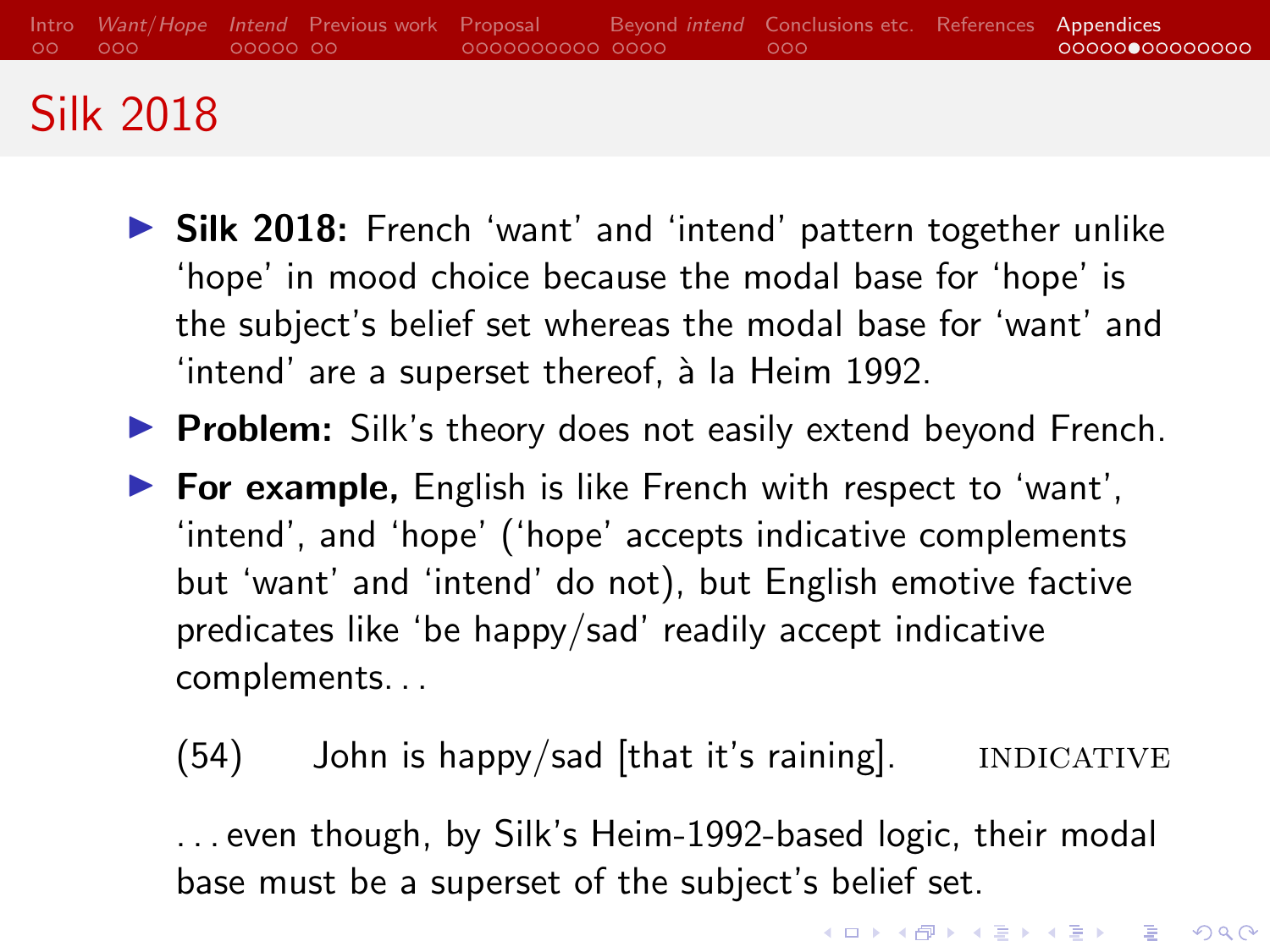Encoding causal self-reference, with individual and temporal de se

 $00000000$ 

<span id="page-40-0"></span>[Intro](#page-1-0) [Want](#page-3-0)/Hope [Intend](#page-6-0) [Previous work](#page-11-0) [Proposal](#page-13-0) [Beyond](#page-23-0) intend [Conclusions etc.](#page-27-0) [References](#page-30-0) [Appendices](#page-34-0)

OOO

00000000000000

A semantics for intention reports, encoding causal self-reference:<sup>2</sup>

(55) **[Jones intends PRO to lose**] $w, t =$  $\exists$ s intention(s,w) & holder(j,s,w) &  $\forall \langle w',t',y \rangle \in$ content(s):  $\exists$ e cause(s,e,w') &  $\exists$  t'' > t':  $\tau$ (e) = t'' &  $\text{LOSE}(\text{e}, \text{w}')$  &  $\text{AGENT}(\text{y}, \text{e}, \text{w}')$ where  $\textsc{cause}(\mathsf{s},\mathsf{e},\mathsf{w}') = \mathsf{s}$  causes  $\mathsf{e}$  in  $\mathsf{w}'$ , by a way of a plan that  $\iota \times$ [HOLDER(x,s,w)] has  $\approx$  There is some intention s held by Jones, and all alternatives compatible with the content of s are such that there is some event e, s causes e by way of a plan that Jones has, and e is an event of Jones losing.'

 $2$ Attitude alternatives are keyed to contentful eventualities [\(Hacquard,](#page-30-7) [2006\)](#page-30-7), and consist of world-time-individual triples [\(Pearson, 2016](#page-32-5)[\).](#page-34-0) In the strate on  $\infty$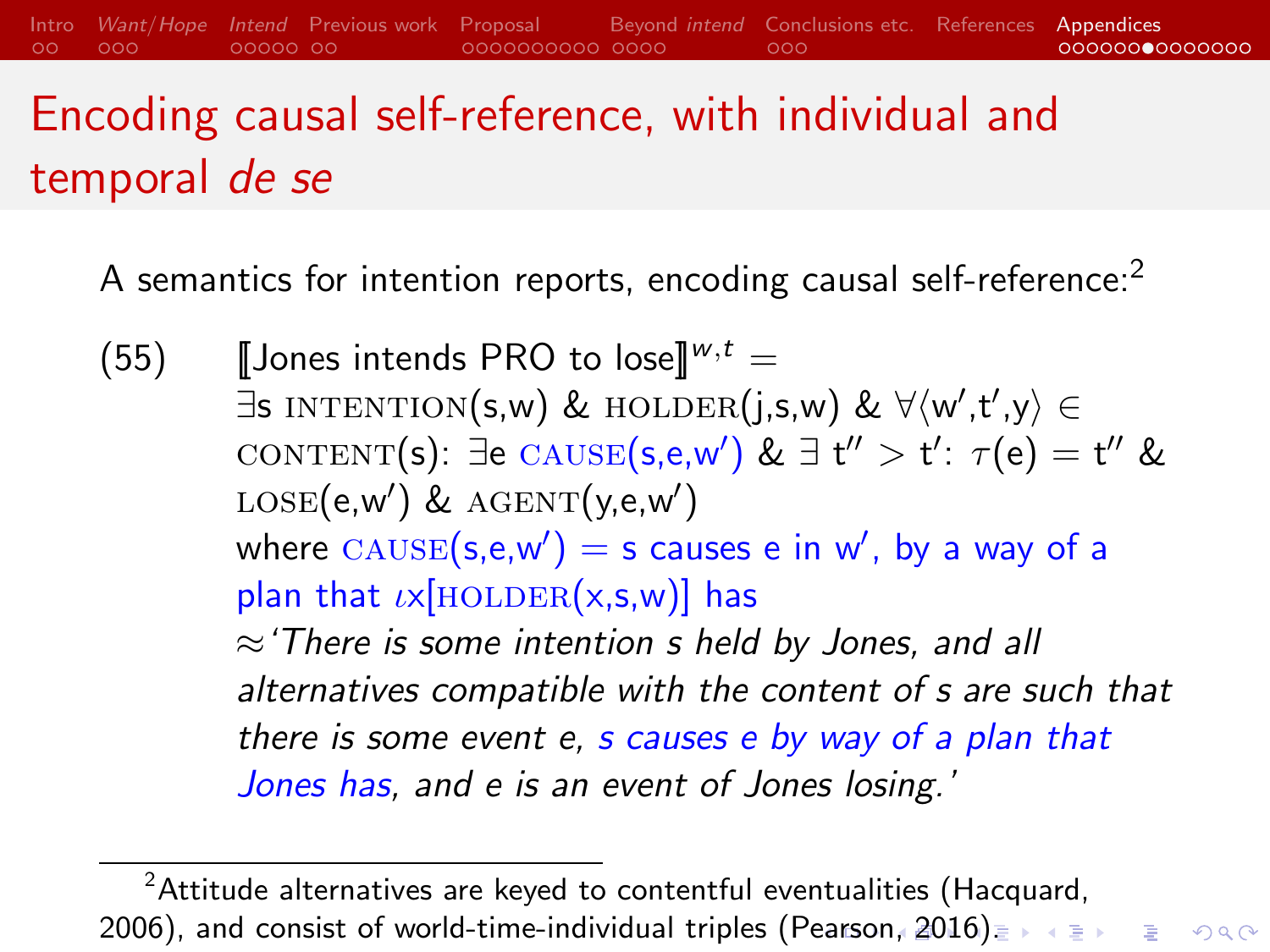#### <span id="page-41-0"></span>Compositional implementation

- (56) [PRO to lose]<sup> $w,t = \lambda e.\lambda x.\lambda t'.\lambda w'.\tau(e) = t' \& \text{LOSE}(e,w')$ </sup> &  $AGENT(x, e, w')$
- (57)  $\[\text{intend}\]^{w,t} = \lambda P.\lambda x.\lambda s.\text{INTENTION}(s) \& \text{HOLDER}(x,s,w)$  $\& \forall \langle w', t', y \rangle \in \text{CONTENT}(s): \exists e \text{ CAUSE}(s, e, w') \& \exists t'' > 0$  $t'$ :  $P(e)(y)(t'')(w')$

**KORK EXTERNE PROVIDE**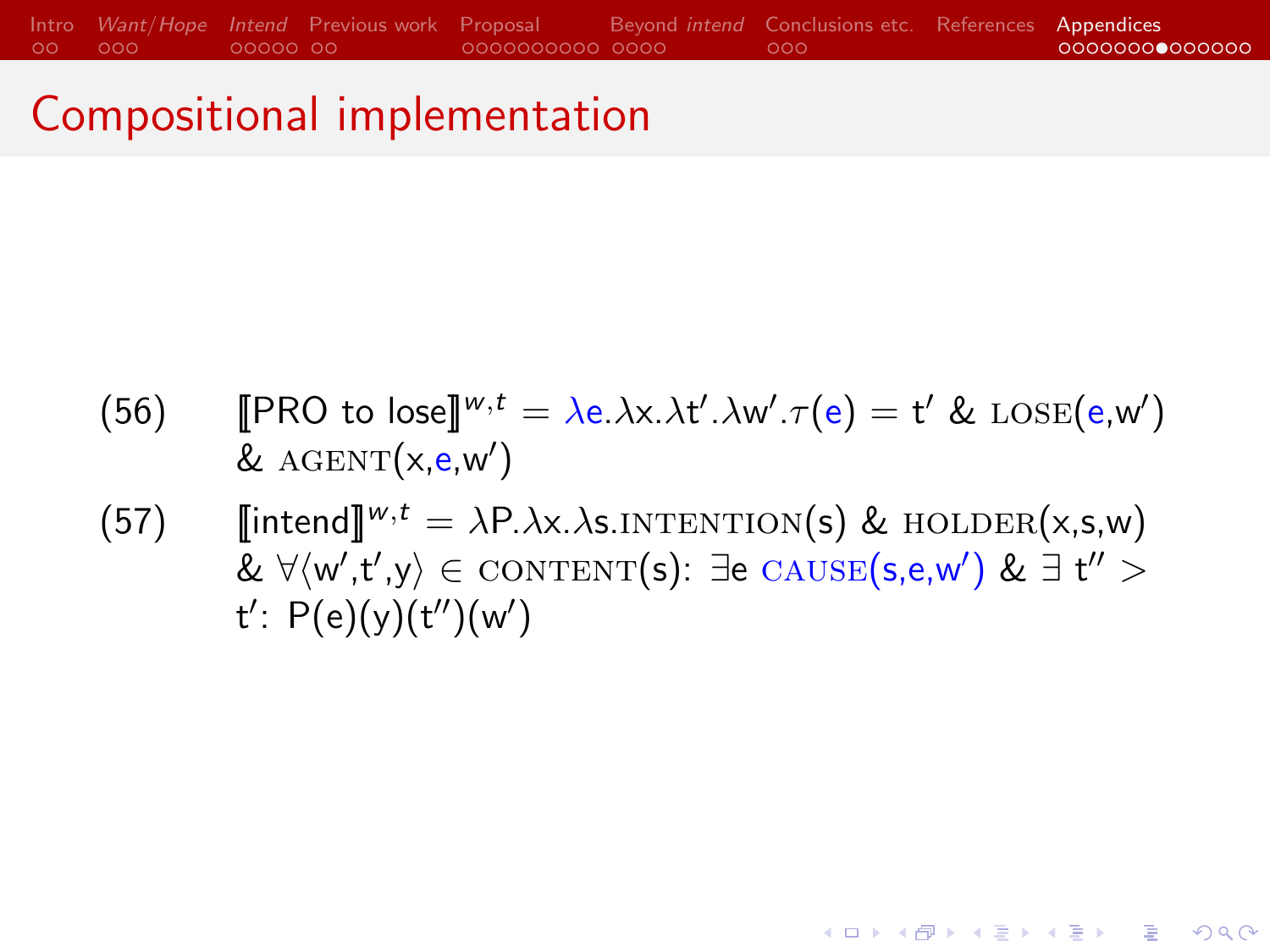#### Implementing event abstraction

Background assumption: VPs introduce event arguments that get existentially closed by Aspect (cf. [Kratzer 1998:](#page-32-6) 17):

(58) a. 
$$
\llbracket \text{Imperfective} \rrbracket = \lambda P. \lambda t. \lambda w. \exists e: t \subseteq \tau(e) \& P(e)(w) = 1
$$
  
b. 
$$
\llbracket \text{Perfective} \rrbracket = \lambda P. \lambda t. \lambda w. \exists e: \tau(e) \subseteq t \& P(e)(w) = 1
$$

Then, we can define subjunctive/nonfinite-only variants of Aspect, with "passing up" of event variable:

- (59) a.  $\llbracket$ Imperfective'<sub>[uSBJV/NF]</sub>] =  $\lambda P.\lambda e.\lambda t.\lambda w.t \subseteq \tau(e)$ &  $P(e)(w) = 1$ 
	- b. [Perfective'<sub>[uSBJV/NF]</sub>] =  $\lambda P.\lambda e.\lambda t.\lambda w.\tau(e) \subseteq t$  &  $P(e)(w) = 1$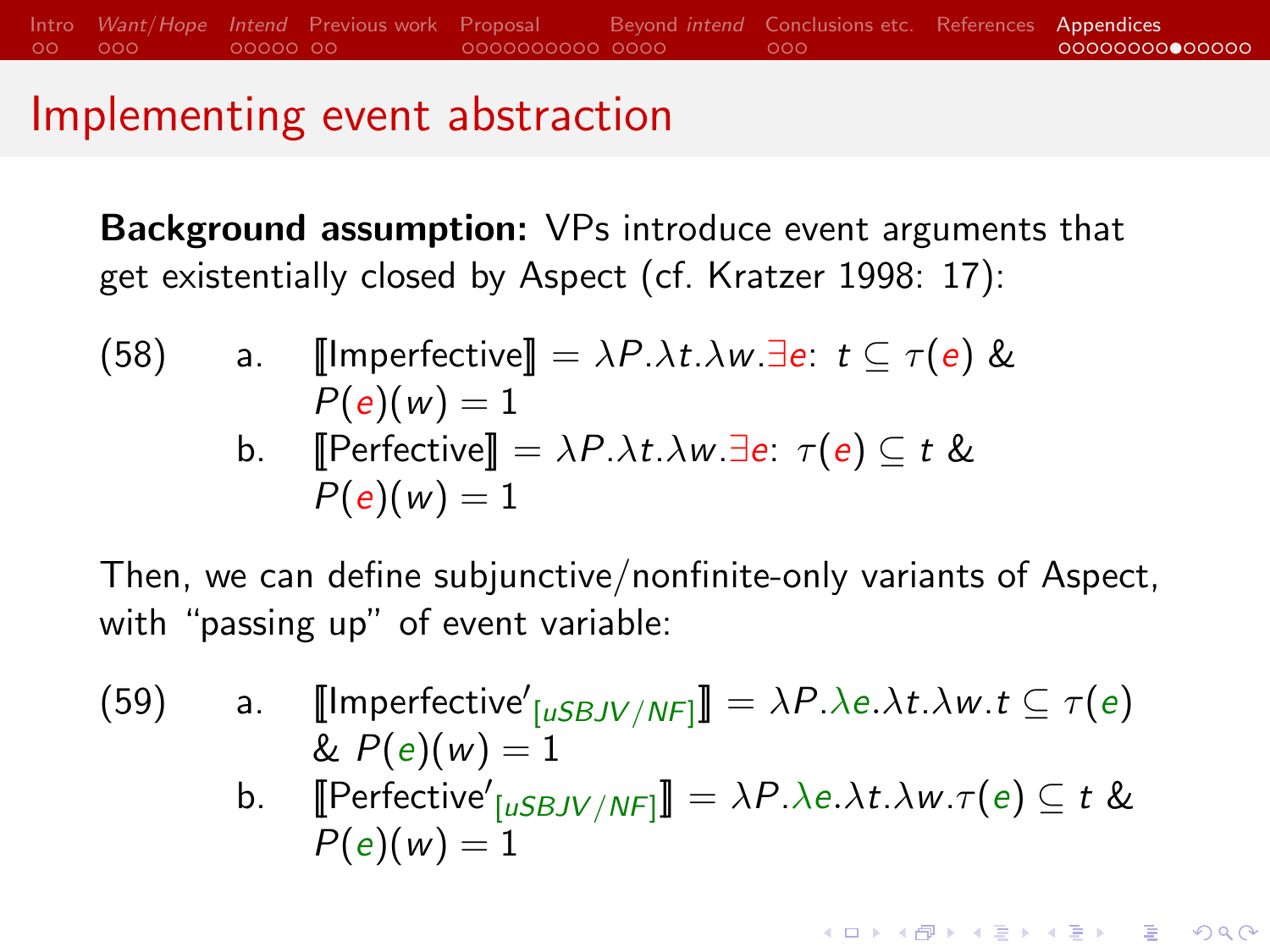#### Intention-like predicates

Other predicates that have goal-oriented, causally self-referential content (Jackendoff's [1995;](#page-31-3) [2007](#page-31-4) 'actional attitudes') also disallow indicative complements, as expected:

- $(60)$  Kim aimed/attempted/tried/strove/sought to get good grades.
- $(61)$  \*Kim aimed/attempted/tried/strove/sought that she would get good grades.

Plan as counterexample (cf. [Jackendoff and Culicover 2003:](#page-32-7) 526)?

 $(62)$  Kim **planned** {to get / that she would get} good grades.

Possibly connected to another sense of *plan*:

(63) Kim planned that it would take 2 hours to get there.  $=$  Kim planned/counted on it taking 2 hours to get there. K ロ > K 個 > K 로 > K 로 > - 로 - K Q Q Q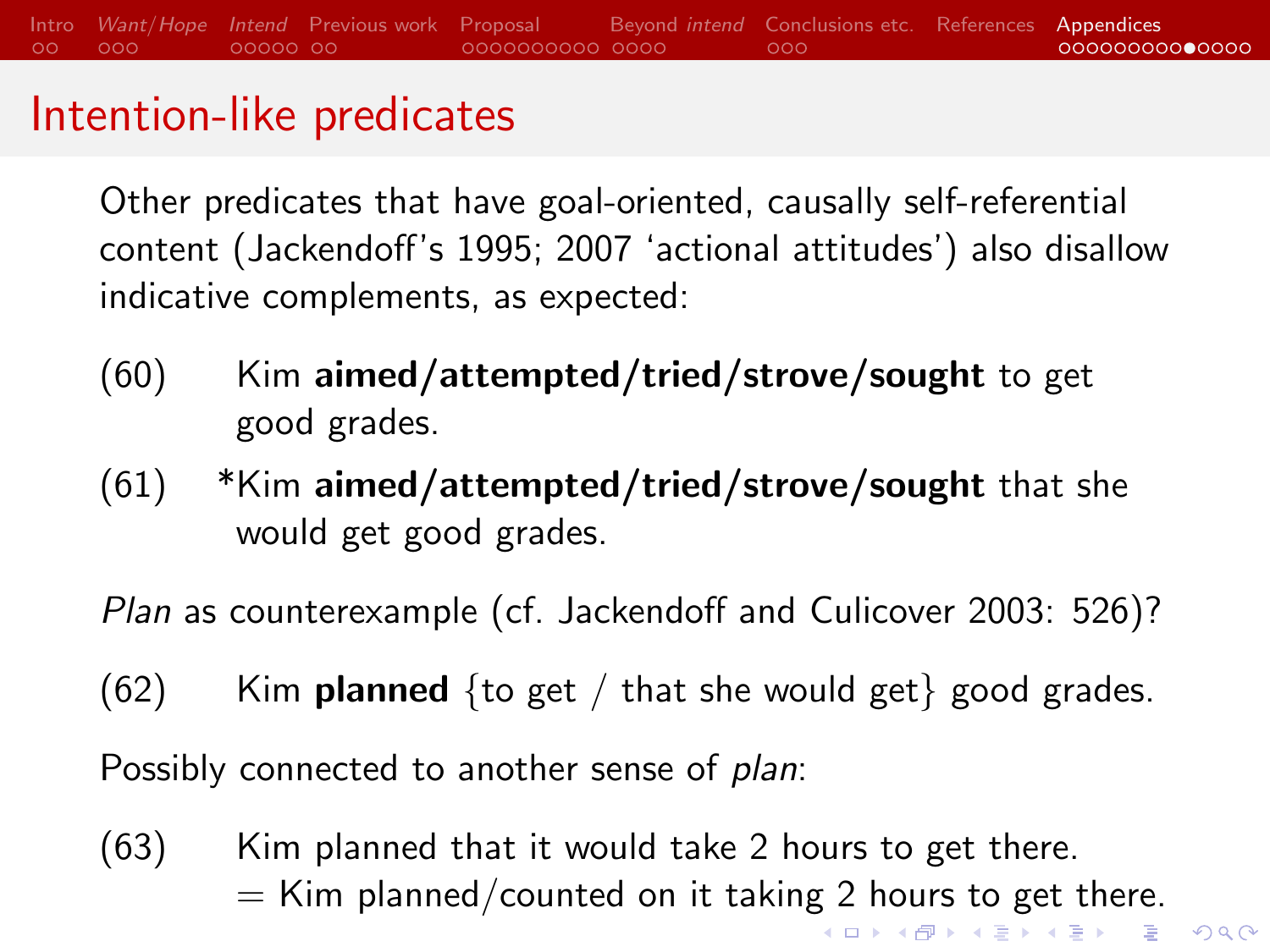## Belief-/intention-hybrid predicates

Some verbs (e.g., persuade, decide) encode intention with nonfinite complements but not with indicative complements:

- $(64)$  a. Kim **persuaded** Sandy to lose the race.
	- $\rightarrow$  Sandy **intended** to lose.
	- b. Kim **persuaded** Sandy that she would lose the race.  $\rightarrow$  Sandy **believed** she would lose.
- $(65)$  a. Kim **decided** to quit smoking.
	- $\rightarrow$  Kim **intended** to quit smoking.
	- b. Kim **decided** that smoking is harmful.
		- $\rightarrow$  Kim **believed** that smoking is harmful.

**KORKARYKERKER POLO** 

(Cf. [Dowty 1985;](#page-30-8) [Jackendoff 1985,](#page-31-5) [1995,](#page-31-3) [2007;](#page-31-4) [Grano 2019,](#page-30-9) and others.)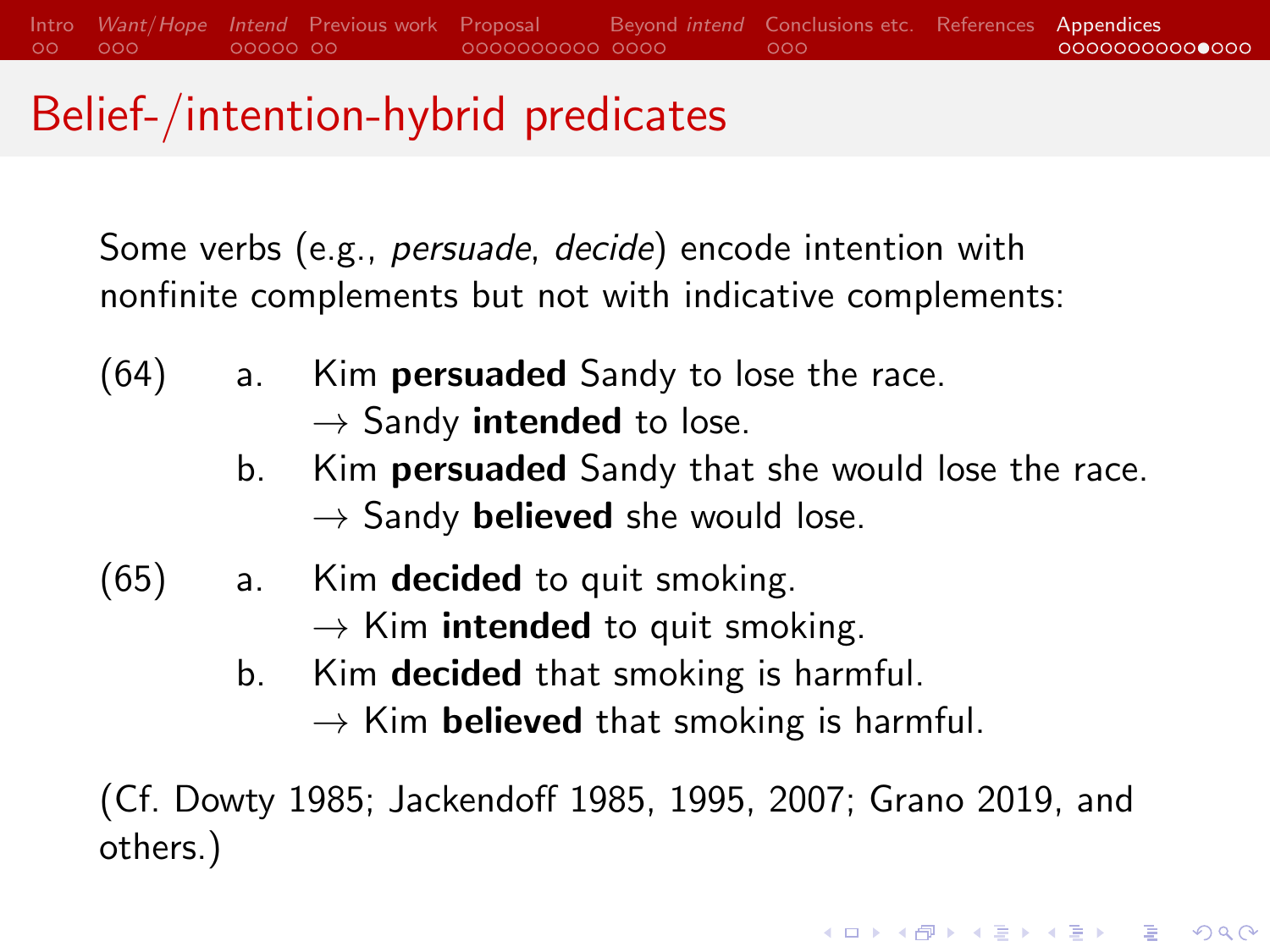[Intro](#page-1-0) [Want](#page-3-0)/Hope [Intend](#page-6-0) [Previous work](#page-11-0) [Proposal](#page-13-0) [Beyond](#page-23-0) intend [Conclusions etc.](#page-27-0) [References](#page-30-0) [Appendices](#page-34-0)  $\circ$ OOO  $00000000$ 0000000000 0000  $000$  $000000000000$ 

## Belief-/intention-hybrid predicates

Similar facts hold in Greek:

- $(66)$ the Ariadne persuaded the Nikolas SBJV leave Ariadne **epise** ton Nikola na fijoun. 'Ariadne persuaded Nikolas (for them) to leave.'
- (67) I the Ariadne persuaded the Nikolas that. IND the idea Ariadne **epise** ton Nikola oti i idea tou ine kali. his is good 'Ariadne persuaded Nikolas that his idea is good.' (GM21:

42)

Verbs like 'persuade' are either polysemous or underspecified along the belief/intention divide; either way, they substantiate the link between intention and subjunctive/nonfinite mood.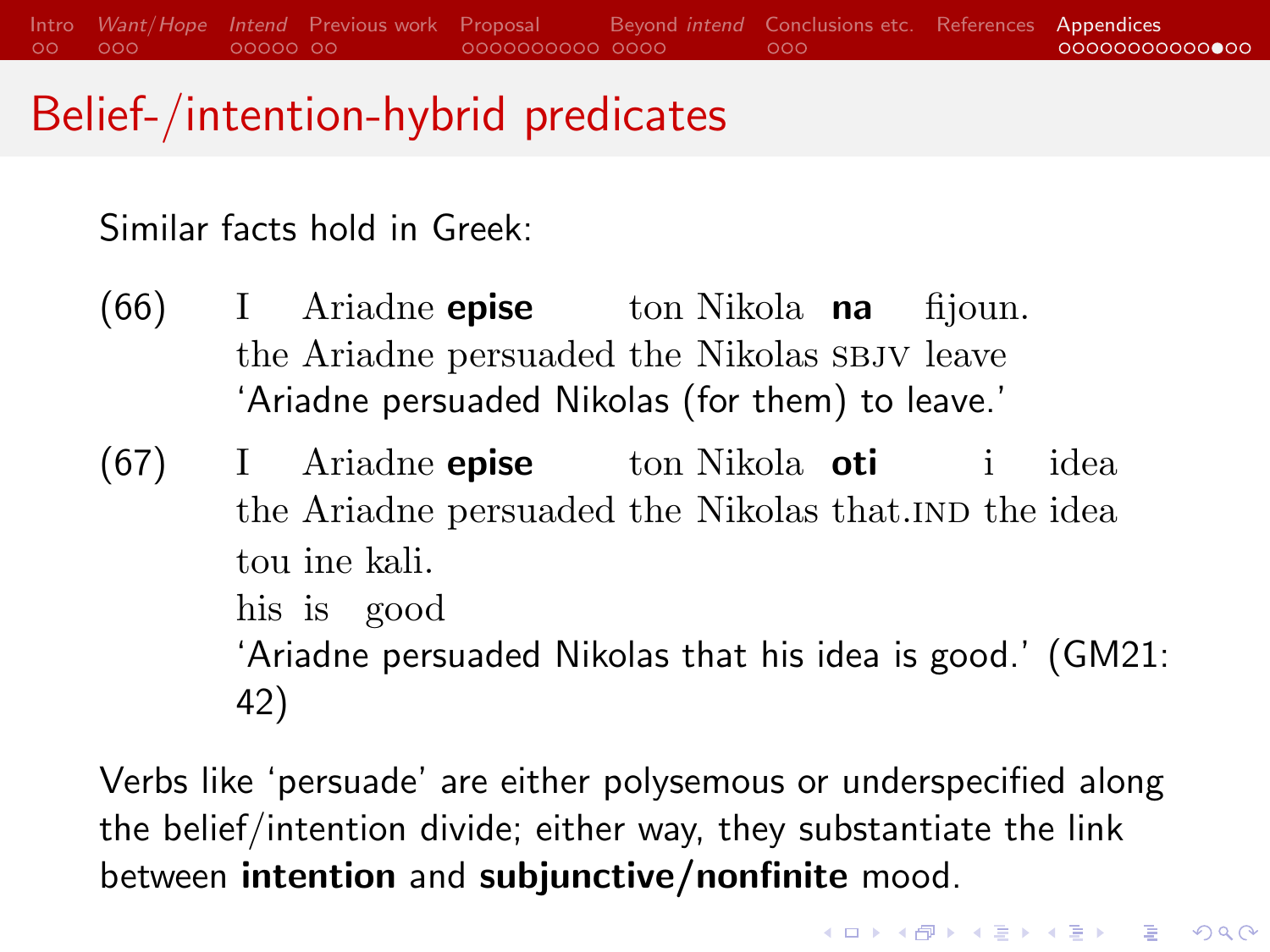## Beyond intention: Causative and aspectual predicates

- $\triangleright$  Causative and aspectual predicates both plausibly operate on eventualities rather than propositions.
- $\triangleright$  Accordingly, they tend cross-linguistically to allow nonfinite or subjunctive complements but disallow indicative complements.
- $\triangleright$  Some supportive English data:
- $(68)$  a. I made/let/helped/had Kim leave.
	- b. I caused/forced/compelled/drove Kim to leave.
	- c. I began/started to solve the problem.
	- d. I began/started/continued/stopped/finished solving the problem.
- $(69)$  a. \*I made/caused/forced/compelled/drove that Kim left/leaves/leave.
	- b. \*I began/started/continued/stopped/finished that I solved the problem.

**KORKAR KERKER SAGA**